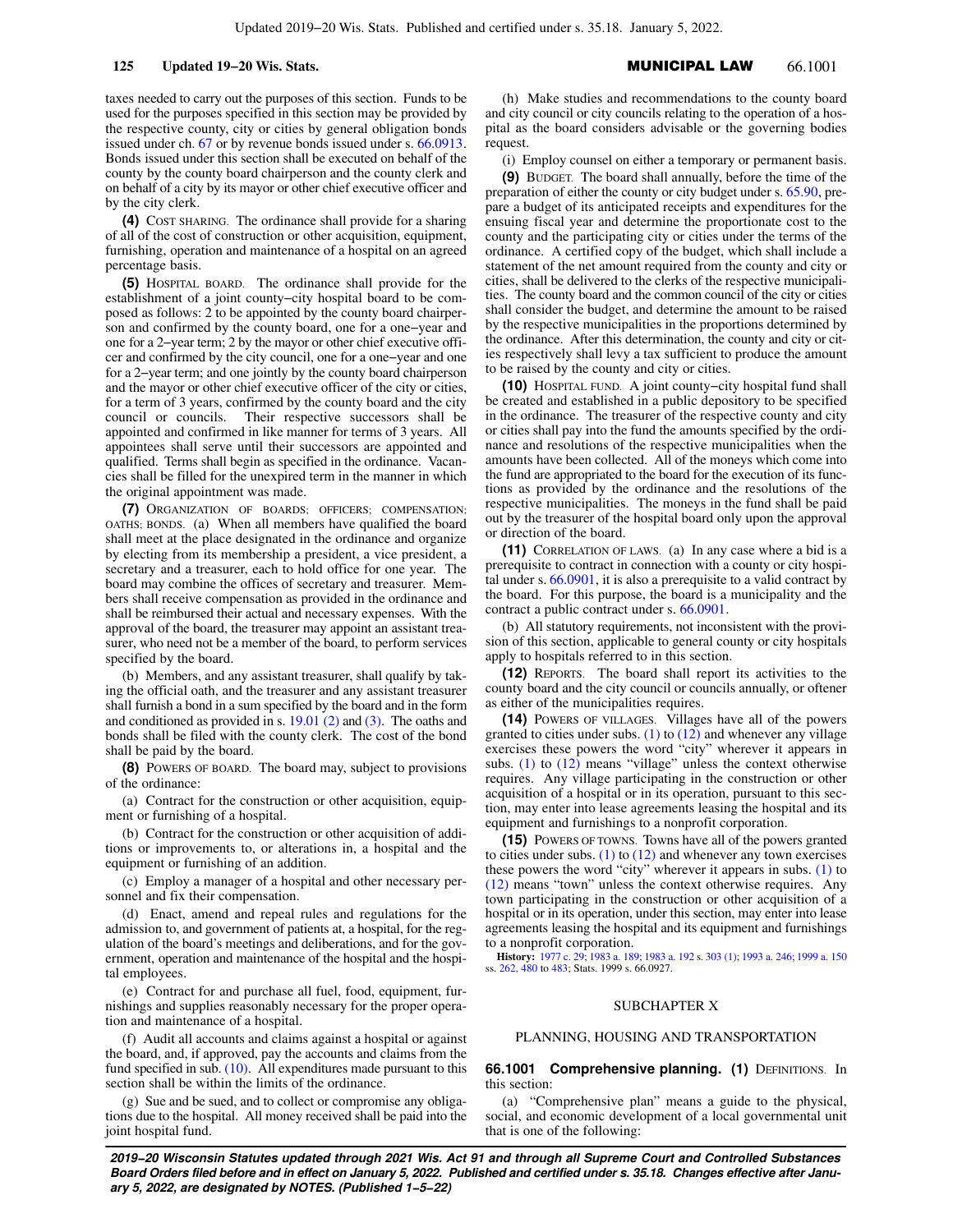# 66.1001 MUNICIPAL LAW **Updated 19−20 Wis. Stats. 126**

1. For a county, a development plan that is prepared or amended under s. 59.69 (2) or (3).

2. For a city, village, or town, a master plan that is adopted or amended under s. 62.23 (2) or (3).

3. For a regional planning commission, a master plan that is adopted or amended under s. 66.0309 (8), (9) or (10).

(am) "Consistent with" means furthers or does not contradict the objectives, goals, and policies contained in the comprehensive plan.

(b) "Local governmental unit" means a city, village, town, county or regional planning commission that may adopt, prepare or amend a comprehensive plan.

(c) "Political subdivision" means a city, village, town, or county that may adopt, prepare, or amend a comprehensive plan.

**(2)** CONTENTS OF A COMPREHENSIVE PLAN. A comprehensive plan shall contain all of the following elements:

(a) *Issues and opportunities element.* Background information on the local governmental unit and a statement of overall objectives, policies, goals and programs of the local governmental unit to guide the future development and redevelopment of the local governmental unit over a 20−year planning period. Background information shall include population, household and employment forecasts that the local governmental unit uses in developing its comprehensive plan, and demographic trends, age distribution, educational levels, income levels and employment characteristics that exist within the local governmental unit.

(b) *Housing element.* A compilation of objectives, policies, goals, maps and programs of the local governmental unit to provide an adequate housing supply that meets existing and forecasted housing demand in the local governmental unit. The element shall assess the age, structural, value and occupancy characteristics of the local governmental unit's housing stock. The element shall also identify specific policies and programs that promote the development of housing for residents of the local governmental unit and provide a range of housing choices that meet the needs of persons of all income levels and of all age groups and persons with special needs, policies and programs that promote the availability of land for the development or redevelopment of low−income and moderate−income housing, and policies and programs to maintain or rehabilitate the local governmental unit's existing housing stock.

(c) *Transportation element.* A compilation of objectives, policies, goals, maps and programs to guide the future development of the various modes of transportation, including highways, transit, transportation systems for persons with disabilities, bicycles, electric scooters, electric personal assistive mobility devices, walking, railroads, air transportation, trucking and water transportation. The element shall compare the local governmental unit's objectives, policies, goals and programs to state and regional transportation plans. The element shall also identify highways within the local governmental unit by function and incorporate state, regional and other applicable transportation plans, including transportation corridor plans, county highway functional and jurisdictional studies, urban area and rural area transportation plans, airport master plans and rail plans that apply in the local governmental unit.

(d) *Utilities and community facilities element.* A compilation of objectives, policies, goals, maps and programs to guide the future development of utilities and community facilities in the local governmental unit such as sanitary sewer service, storm water management, water supply, solid waste disposal, on−site wastewater treatment technologies, recycling facilities, parks, telecommunications facilities, power−generating plants and transmission lines, cemeteries, health care facilities, child care facilities and other public facilities, such as police, fire and rescue facilities, libraries, schools and other governmental facilities. The element shall describe the location, use and capacity of existing public utilities and community facilities that serve the local governmental unit, shall include an approximate timetable that forecasts the need in the local governmental unit to expand or rehabilitate existing utilities and facilities or to create new utilities and facilities and shall assess future needs for government services in the local governmental unit that are related to such utilities and facilities.

(e) *Agricultural, natural and cultural resources element.* A compilation of objectives, policies, goals, maps and programs for the conservation, and promotion of the effective management, of natural resources such as groundwater, forests, productive agricultural areas, environmentally sensitive areas, threatened and endangered species, stream corridors, surface water, floodplains, wetlands, wildlife habitat, metallic and nonmetallic mineral resources consistent with zoning limitations under s. 295.20 (2), parks, open spaces, historical and cultural resources, community design, recreational resources and other natural resources.

(f) *Economic development element.* A compilation of objectives, policies, goals, maps and programs to promote the stabilization, retention or expansion, of the economic base and quality employment opportunities in the local governmental unit, including an analysis of the labor force and economic base of the local governmental unit. The element shall assess categories or particular types of new businesses and industries that are desired by the local governmental unit. The element shall assess the local governmental unit's strengths and weaknesses with respect to attracting and retaining businesses and industries, and shall designate an adequate number of sites for such businesses and industries. The element shall also evaluate and promote the use of environmentally contaminated sites for commercial or industrial uses. The element shall also identify county, regional and state economic development programs that apply to the local governmental unit.

(g) *Intergovernmental cooperation element.* A compilation of objectives, policies, goals, maps, and programs for joint planning and decision making with other jurisdictions, including school districts, drainage districts, and adjacent local governmental units, for siting and building public facilities and sharing public services. The element shall analyze the relationship of the local governmental unit to school districts, drainage districts, and adjacent local governmental units, and to the region, the state and other governmental units. The element shall consider, to the greatest extent possible, the maps and plans of any military base or installation, with at least 200 assigned military personnel or that contains at least 2,000 acres, with which the local governmental unit shares common territory. The element shall incorporate any plans or agreements to which the local governmental unit is a party under s. 66.0301, 66.0307 or 66.0309. The element shall identify existing or potential conflicts between the local governmental unit and other governmental units that are specified in this paragraph and describe processes to resolve such conflicts.

(h) *Land−use element.* A compilation of objectives, policies, goals, maps and programs to guide the future development and redevelopment of public and private property. The element shall contain a listing of the amount, type, intensity and net density of existing uses of land in the local governmental unit, such as agricultural, residential, commercial, industrial and other public and private uses. The element shall analyze trends in the supply, demand and price of land, opportunities for redevelopment and existing and potential land−use conflicts. The element shall contain projections, based on the background information specified in par. (a), for 20 years, in 5−year increments, of future residential, agricultural, commercial and industrial land uses including the assumptions of net densities or other spatial assumptions upon which the projections are based. The element shall also include a series of maps that shows current land uses and future land uses that indicate productive agricultural soils, natural limitations for building site development, floodplains, wetlands and other environmentally sensitive lands, the boundaries of areas to which services of public utilities and community facilities, as those terms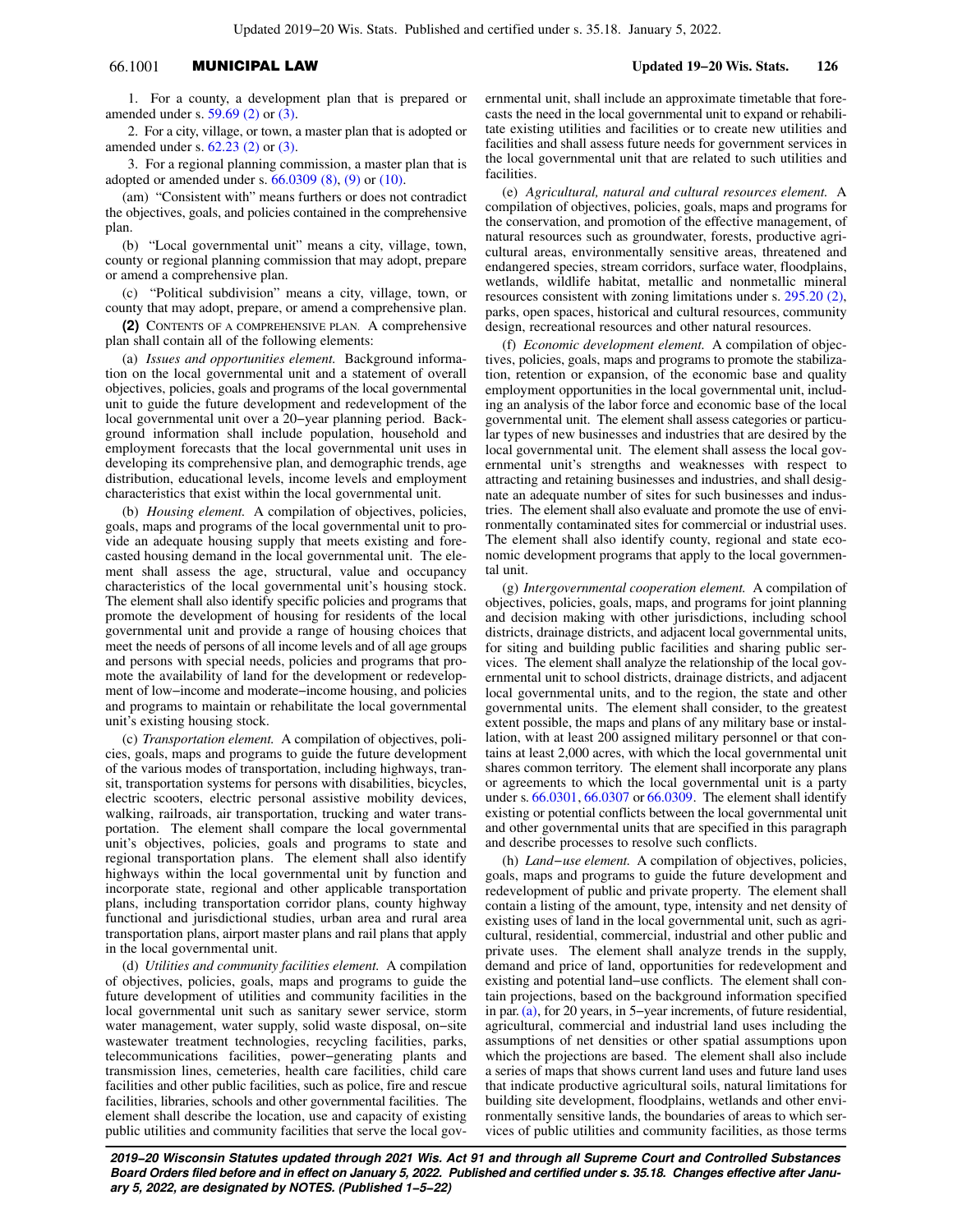are used in par.  $(d)$ , will be provided in the future, consistent with the timetable described in par.  $(d)$ , and the general location of future land uses by net density or other classifications.

(i) *Implementation element.* A compilation of programs and specific actions to be completed in a stated sequence, including proposed changes to any applicable zoning ordinances, official maps, or subdivision ordinances, to implement the objectives, policies, plans and programs contained in pars.  $(a)$  to  $(h)$ . The element shall describe how each of the elements of the comprehensive plan will be integrated and made consistent with the other elements of the comprehensive plan, and shall include a mechanism to measure the local governmental unit's progress toward achieving all aspects of the comprehensive plan. The element shall include a process for updating the comprehensive plan. A comprehensive plan under this subsection shall be updated no less than once every 10 years.

**(2m)** EFFECT OF ENACTMENT OF A COMPREHENSIVE PLAN, CON-SISTENCY REQUIREMENTS. (a) The enactment of a comprehensive plan by ordinance does not make the comprehensive plan by itself a regulation.

(b) A conditional use permit that may be issued by a political subdivision does not need to be consistent with the political subdivision's comprehensive plan.

**(3)** ORDINANCES THAT MUST BE CONSISTENT WITH COMPREHEN-SIVE PLANS. Except as provided in sub.  $(3m)$ , beginning on January 1, 2010, if a local governmental unit enacts or amends any of the following ordinances, the ordinance shall be consistent with that local governmental unit's comprehensive plan:

(g) Official mapping ordinances enacted or amended under s. 62.23 (6).

(h) Local subdivision ordinances enacted or amended under s. 236.45 or 236.46.

(j) County zoning ordinances enacted or amended under s. 59.69.

(k) City or village zoning ordinances enacted or amended under s. 62.23 (7).

(L) Town zoning ordinances enacted or amended under s. 60.61 or 60.62.

(q) Shorelands or wetlands in shorelands zoning ordinances enacted or amended under s. 59.692, 61.351, 61.353, 62.231, or 62.233.

**(3m)** DELAY OF CONSISTENCY REQUIREMENT. (a) If a local governmental unit has not adopted a comprehensive plan before January 1, 2010, the local governmental unit is exempt from the requirement under sub.  $(3)$  if any of the following applies:

1. The local governmental unit has applied for but has not received a comprehensive planning grant under s. 16.965 (2), and the local governmental unit adopts a resolution stating that the local governmental unit will adopt a comprehensive plan that will take effect no later than January 1, 2012.

2. The local governmental unit has received a comprehensive planning grant under s. 16.965 (2) and has been granted an extension of time under s. 16.965 (5) to complete comprehensive planning.

(b) The exemption under par. (a) shall continue until the following dates:

1. For a local governmental unit exempt under par. (a) 1., January 1, 2012.

2. For a local governmental unit exempt under par. (a) 2., the date on which the extension of time granted under s. 16.965 (5) expires.

**(4)** PROCEDURES FOR ADOPTING COMPREHENSIVE PLANS. A local governmental unit shall comply with all of the following before its comprehensive plan may take effect:

(a) The governing body of a local governmental unit shall adopt written procedures that are designed to foster public participation, including open discussion, communication programs, information services, and public meetings for which advance notice has been provided, in every stage of the preparation of a comprehensive plan. The written procedures shall provide for wide distribution of proposed, alternative, or amended elements of a comprehensive plan and shall provide an opportunity for written comments on the plan to be submitted by members of the public to the governing body and for the governing body to respond to such written comments. The written procedures shall describe the methods the governing body of a local governmental unit will use to distribute proposed, alternative, or amended elements of a comprehensive plan to owners of property, or to persons who have a leasehold interest in property pursuant to which the persons may extract nonmetallic mineral resources in or on property, in which the allowable use or intensity of use of the property is changed by the comprehensive plan.

(b) The plan commission or other body of a local governmental unit that is authorized to prepare or amend a comprehensive plan may recommend the adoption or amendment of a comprehensive plan only by adopting a resolution by a majority vote of the entire commission. The vote shall be recorded in the official minutes of the plan commission or other body. The resolution shall refer to maps and other descriptive materials that relate to one or more elements of a comprehensive plan. One copy of an adopted comprehensive plan, or of an amendment to such a plan, shall be sent to all of the following:

1. Every governmental body that is located in whole or in part within the boundaries of the local governmental unit.

2. The clerk of every local governmental unit that is adjacent to the local governmental unit that is the subject of the plan that is adopted or amended as described in par. (b) (intro.).

4. After September 1, 2005, the department of administration.

5. The regional planning commission in which the local governmental unit is located.

6. The public library that serves the area in which the local governmental unit is located.

(c) No comprehensive plan that is recommended for adoption or amendment under par. (b) may take effect until the political subdivision enacts an ordinance or the regional planning commission adopts a resolution that adopts the plan or amendment. The political subdivision may not enact an ordinance or the regional planning commission may not adopt a resolution under this paragraph unless the comprehensive plan contains all of the elements specified in sub. (2). An ordinance may be enacted or a resolution may be adopted under this paragraph only by a majority vote of the members−elect, as defined in s. 59.001 (2m), of the governing body. One copy of a comprehensive plan enacted or adopted under this paragraph shall be sent to all of the entities specified under par. (b).

(d) No political subdivision may enact an ordinance or no regional planning commission may adopt a resolution under par. (c) unless the political subdivision or regional planning commission holds at least one public hearing at which the proposed ordinance or resolution is discussed. That hearing must be preceded by a class 1 notice under ch. 985 that is published at least 30 days before the hearing is held. The political subdivision or regional planning commission may also provide notice of the hearing by any other means it considers appropriate. The class 1 notice shall contain at least the following information:

1. The date, time and place of the hearing.

2. A summary, which may include a map, of the proposed comprehensive plan or amendment to such a plan.

3. The name of an individual employed by the local governmental unit who may provide additional information regarding the proposed ordinance.

4. Information relating to where and when the proposed comprehensive plan or amendment to such a plan may be inspected before the hearing, and how a copy of the plan or amendment may be obtained.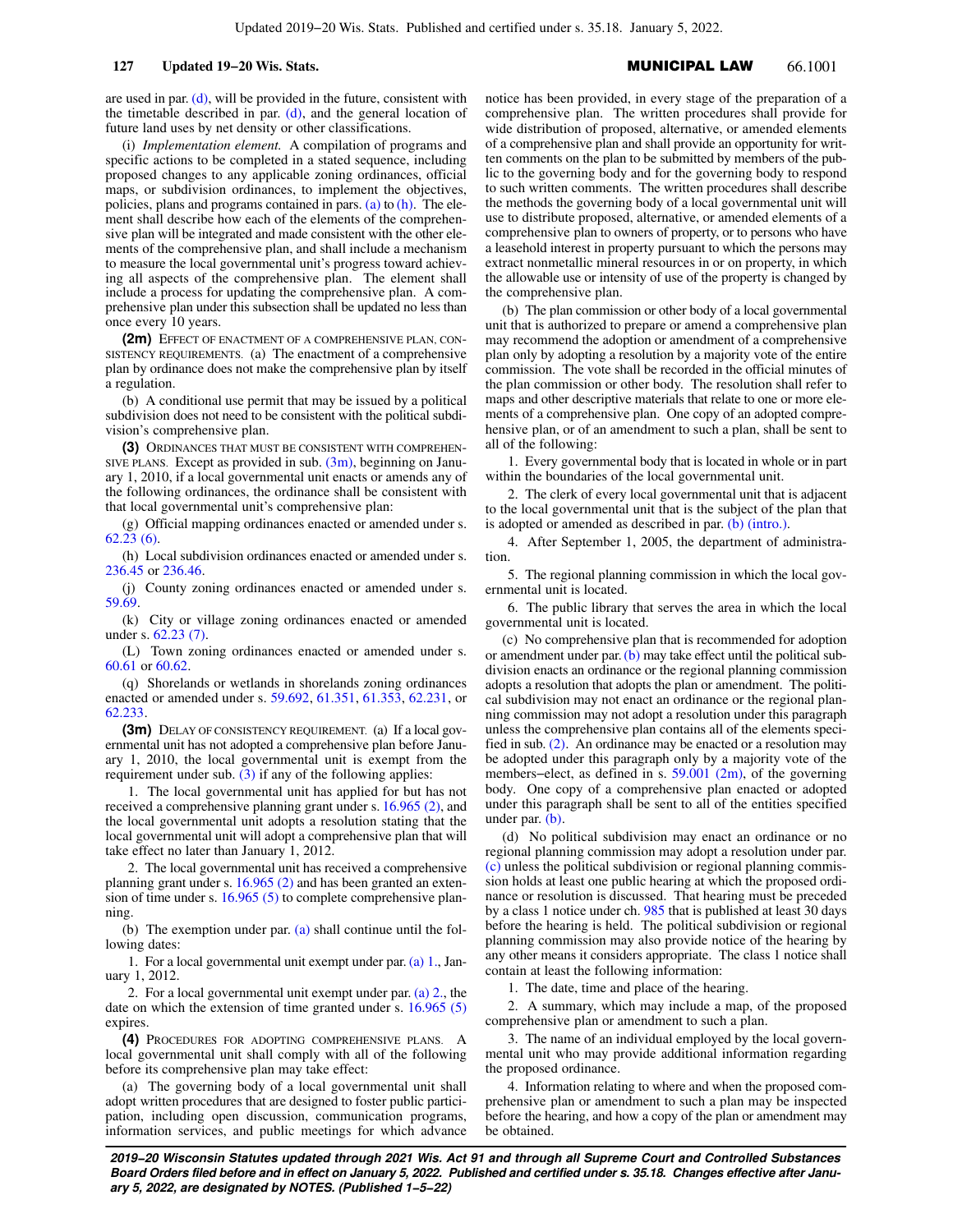# 66.1001 MUNICIPAL LAW **Updated 19−20 Wis. Stats. 128**

(e) At least 30 days before the hearing described in par. (d) is held, a local governmental unit shall provide written notice to all of the following:

1. An operator who has obtained, or made application for, a permit that is described under s. 295.12 (3) (d).

2. A person who has registered a marketable nonmetallic mineral deposit under s. 295.20.

3. Any other property owner or leaseholder who has an interest in property pursuant to which the person may extract nonmetallic mineral resources, if the property owner or leaseholder requests in writing that the local governmental unit provide the property owner or leaseholder notice of the hearing described in par. (d).

(f) A political subdivision shall maintain a list of persons who submit a written or electronic request to receive notice of any proposed ordinance, described under par. (c), that affects the allowable use of the property owned by the person. Annually, the political subdivision shall inform residents of the political subdivision that they may add their names to the list. The political subdivision may satisfy this requirement to provide such information by any of the following means: publishing a 1st class notice under ch. 985; publishing on the political subdivision's Internet site; 1st class mail; or including the information in a mailing that is sent to all property owners. At least 30 days before the hearing described in par. (d) is held a political subdivision shall provide written notice, including a copy or summary of the proposed ordinance, to all such persons whose property, the allowable use of which, may be affected by the proposed ordinance. The notice shall be by mail or in any reasonable form that is agreed to by the person and the political subdivision, including electronic mail, voice mail, or text message. The political subdivision may charge each person on the list who receives a notice by 1st class mail a fee that does not exceed the approximate cost of providing the notice to the person.

**(5)** APPLICABILITY OF A REGIONAL PLANNING COMMISSION'S PLAN. A regional planning commission's comprehensive plan is only advisory in its applicability to a political subdivision and a political subdivision's comprehensive plan.

**(6)** COMPREHENSIVE PLAN MAY TAKE EFFECT. Notwithstanding sub. (4), a comprehensive plan, or an amendment of a comprehensive plan, may take effect even if a local governmental unit fails to provide the notice that is required under sub.  $(4)$  (e) or (f), unless the local governmental unit intentionally fails to provide the notice.

**History:** 1999 a. 9, 148; 1999 a. 150 s. 74; Stats. 1999 s. 66.1001; 1999 a. 185 s. 57; 1999 a. 186 s. 42; 2001 a. 30, 90; 2003 a. 33, 93, 233, 307, 327; 2005 a. 26, 208; 2007 a. 121; 2009 a. 372; 2011 a. 257; 2013 a. 80; 2015 a. 391; 2019 a. 11.

A municipality has the authority under s. 236.45 (2) to impose a temporary town− wide prohibition on land division while developing a comprehensive plan under this section. Wisconsin Realtors Association v. Town of West Point, 2008 WI App 40, 309 Wis. 2d 199, 747 N.W.2d 681, 06−2761.

The use of the word "coordination" in various statutes dealing with municipal plan-ning does not by itself authorize towns to invoke a power of "coordination" that would impose affirmative duties upon certain municipalities that are in addition to any other obligations that are imposed under those statutes. With respect to the development of and amendment of comprehensive plans, s. 66.1001 is to be followed by the local governmental units and political subdivisions identified in that section. OAG 3−10.

**66.10013 Housing affordability report. (1)** In this section, "municipality" means a city or village with a population of 10,000 or more.

**(2)** Not later than January 1, 2020, a municipality shall prepare a report of the municipality's implementation of the housing element of the municipality's comprehensive plan under s. 66.1001. The municipality shall update the report annually, not later than January 31. The report shall contain all of the following:

(a) The number of subdivision plats, certified survey maps, condominium plats, and building permit applications approved in the prior year.

(b) The total number of new residential dwelling units proposed in all subdivision plats, certified survey maps, condominium plats, and building permit applications that were approved by the municipality in the prior year.

(c) A list and map of undeveloped parcels in the municipality that are zoned for residential development.

(d) A list of all undeveloped parcels in the municipality that are suitable for, but not zoned for, residential development, including vacant sites and sites that have potential for redevelopment, and a description of the zoning requirements and availability of public facilities and services for each property.

(e) An analysis of the municipality's residential development regulations, such as land use controls, site improvement requirements, fees and land dedication requirements, and permit procedures. The analysis shall calculate the financial impact that each regulation has on the cost of each new subdivision. The analysis shall identify ways in which the municipality can modify its construction and development regulations, lot sizes, approval processes, and related fees to do each of the following:

1. Meet existing and forecasted housing demand.

2. Reduce the time and cost necessary to approve and develop a new residential subdivision in the municipality by 20 percent.

**(3)** A municipality shall post the report under sub. (2) on the municipality's Internet site on a web page dedicated solely to the report and titled "Housing Affordability Analysis." **History:** 2017 a. 243.

**66.10014 New housing fee report. (1)** In this section, "municipality" means a city or village with a population of 10,000 or more.

**(2)** Not later than January 1, 2020, a municipality shall prepare a report of the municipality's residential development fees. The report shall contain all of the following:

(a) Whether the municipality imposes any of the following fees or other requirements for purposes related to residential construction, remodeling, or development and, if so, the amount of each fee:

1. Building permit fee.

- 2. Impact fee.
- 3. Park fee.

4. Land dedication or fee in lieu of land dedication requirement.

- 5. Plat approval fee.
- 6. Storm water management fee.
- 7. Water or sewer hook−up fee.

(b) The total amount of fees under par.  $(a)$  that the municipality imposed for purposes related to residential construction, remodeling, or development in the prior year and an amount calculated by dividing the total amount of fees under this paragraph by the number of new residential dwelling units approved in the municipality in the prior year.

**(3)** (a) A municipality shall post the report under sub. (2) on the municipality's Internet site on a web page dedicated solely to the report and titled "New Housing Fee Report." If a municipality does not have an Internet site, the county in which the municipality is located shall post the information under this paragraph on its Internet site on a web page dedicated solely to development fee information for the municipality.

(b) A municipality shall provide a copy of the report under sub. (2) to each member of the governing body of the municipality.

**(4)** If a fee or the amount of a fee under sub. (2) (a) is not properly posted as required under sub.  $(3)$  (a), the municipality may not charge the fee. **History:** 2017 a. 243.

**66.10015 Limitation on development regulation authority and down zoning. (1)** DEFINITIONS. In this section:

(a) "Approval" means a permit or authorization for building, zoning, driveway, stormwater, or other activity related to a project.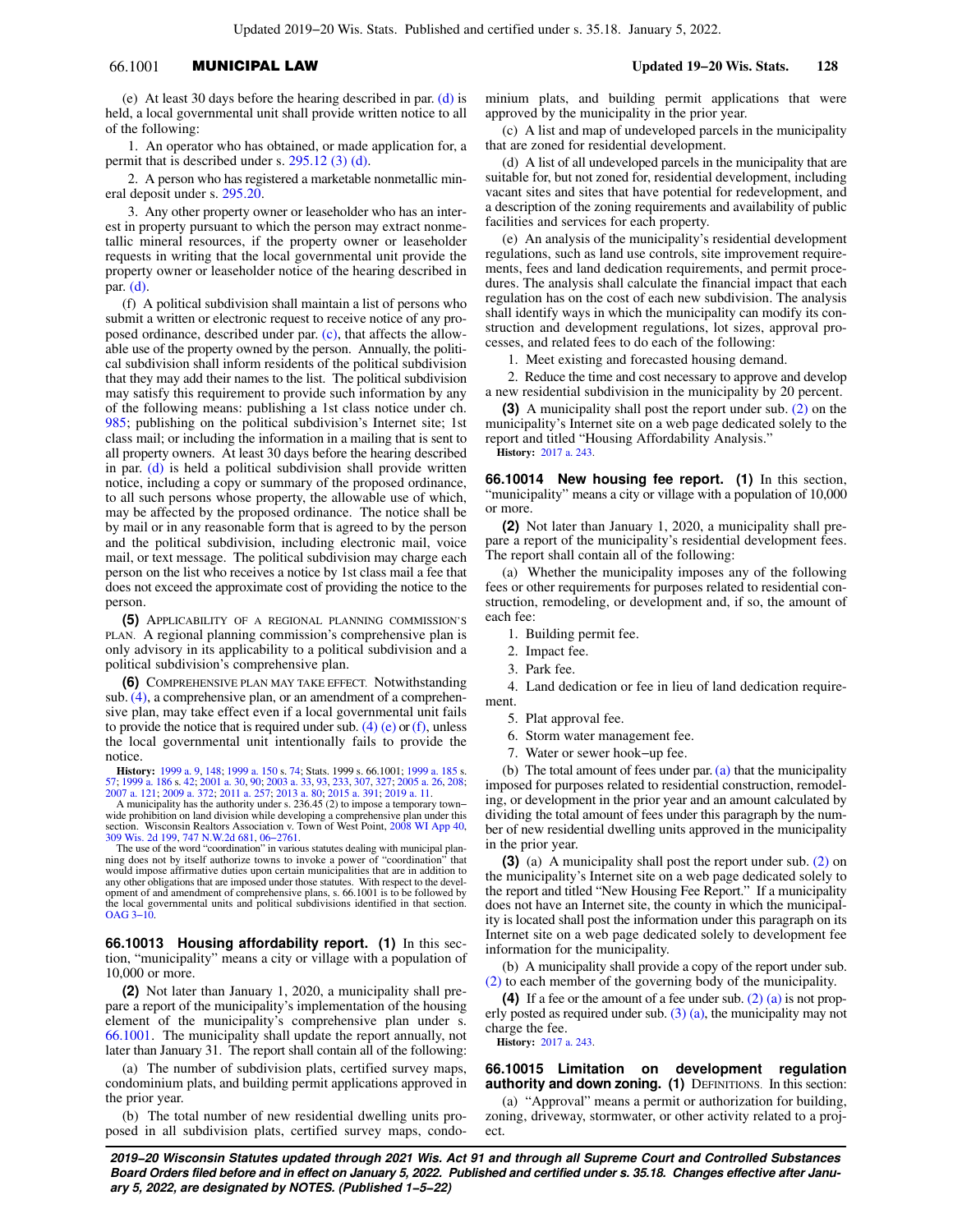(as) "Down zoning ordinance" means a zoning ordinance that affects an area of land in one of the following ways:

1. By decreasing the development density of the land to be less dense than was allowed under its previous usage.

2. By reducing the permitted uses of the land, that are specified in a zoning ordinance or other land use regulation, to fewer uses than were allowed under its previous usage.

(b) "Existing requirements" means regulations, ordinances, rules, or other properly adopted requirements of a political subdivision that are in effect at the time the application for an approval is submitted to the political subdivision.

(bs) "Members−elect" means those members of the governing body of a political subdivision, at a particular time, who have been duly elected or appointed for a current regular or unexpired term and whose service has not terminated by death, resignation, or removal from office.

(c) "Political subdivision" means a city, village, town, or county.

(d) "Project" means a specific and identifiable land development that occurs on defined and adjacent parcels of land, which includes lands separated by roads, waterways, and easements.

(e) "Substandard lot" means a legally created lot or parcel that met any applicable lot size requirements when it was created, but does not meet current lot size requirements.

(f) "Zoning ordinance" means an ordinance enacted by a political subdivision under s. 59.69, 60.61, 60.62, 61.35, or 62.23.

**(2)** USE OF EXISTING REQUIREMENTS. (a) Except as provided under par. (b) or s.  $66.0401$ , if a person has submitted an application for an approval, the political subdivision shall approve, deny, or conditionally approve the application solely based on existing requirements, unless the applicant and the political subdivision agree otherwise. An application is filed under this section on the date that the political subdivision receives the application.

(b) If a project requires more than one approval or approvals from one or more political subdivisions and the applicant identifies the full scope of the project at the time of filing the application for the first approval required for the project, the existing requirements applicable in each political subdivision at the time of filing the application for the first approval required for the project shall be applicable to all subsequent approvals required for the project, unless the applicant and the political subdivision agree otherwise.

(c) An application for an approval shall expire not less than 60 days after filing if all of the following apply:

1. The application does not comply with form and content requirements.

2. Not more than 10 working days after filing, the political subdivision provides the applicant with written notice of the noncompliance. The notice shall specify the nature of the noncompliance and the date on which the application will expire if the noncompliance is not remedied.

3. The applicant fails to remedy the noncompliance before the date provided in the notice.

(e) Notwithstanding any other law or rule, or any action or proceeding under the common law, no political subdivision may enact or enforce an ordinance or take any other action that prohibits a property owner from doing any of the following:

1. Conveying an ownership interest in a substandard lot.

2. Using a substandard lot as a building site if all of the following apply:

a. The substandard lot or parcel has never been developed with one or more of its structures placed partly upon an adjacent lot or parcel.

b. The substandard lot or parcel is developed to comply with all other ordinances of the political subdivision.

**(3)** DOWN ZONING. A political subdivision may enact a down zoning ordinance only if the ordinance is approved by at least two−thirds of the members−elect, except that if the down zoning ordinance is requested, or agreed to, by the person who owns the land affected by the proposed ordinance, the ordinance may be enacted by a simple majority of the members−elect.

**(4)** Notwithstanding the authority granted under ss. 59.69, 60.61, 60.62, 61.35, and 62.23, no political subdivision may enact or enforce an ordinance or take any other action that requires one or more lots to be merged with another lot, for any purpose, without the consent of the owners of the lots that are to be merged.

**(5)** EXPIRATION DATES. A political subdivision may not establish an expiration date for an approval related to a planned development district of less than 5 years after the date of the last approval required for completion of the project. This section does not prohibit a political subdivision from establishing timelines for completion of work related to an approval.

**(6)** ZONING LIMITATIONS, INSPECTIONS. (a) If a political subdivision or a utility district requires the installation of a water meter station for a political subdivision, neither the political subdivision nor the utility district may require a developer to install a water meter that is larger than a utility−type box, and may not require a developer to include heating, air conditioning, or a restroom in the water meter station. Any requirements for such a project that go beyond the limitations specified in this paragraph must be funded entirely by the political subdivision or utility district.

(b) 1. If a political subdivision employs a building inspector to enforce its zoning ordinance or other ordinances related to building, and a developer requests the building inspector to perform an inspection that is part of the inspector's duties, the inspector shall complete the inspection not later than 14 business days after the building inspector receives the request for an inspection.

2. If a building inspector does not complete a requested inspection as required under subd. 1., the developer may request a state building inspector to provide the requested inspection, provided that the state inspector has a comparable level of zoning and building inspection qualification as the local building inspector.

3. If a developer provides a political subdivision with a certificate of inspection from a state building inspector from an inspection described under subd. 2., which meets the requirements of the inspection that was supposed to be provided by the local building inspector, the political subdivision must accept the certificate provided by the state building inspector as if it had been provided by the political subdivision's building inspector.

**History:** 2013 a. 74; 2015 a. 391; 2017 a. 67, 68, 243.

**66.1002 Development moratoria. (1) DEFINITIONS. In this** section:

(a) "Comprehensive plan" has the meaning given in s. 66.1001 (1) (a).

(b) "Development moratorium" means a moratorium on rezoning or approving any subdivision or other division of land by plat or certified survey map that is authorized under ch. 236.

(d) "Municipality" means any city, village, or town.

(e) "Public health professional" means any of the following:

1. A physician, as defined under s. 48.375 (2) (g).

2. A registered professional nurse, as defined under s. 49.498 (1) (L).

(f) "Registered engineer" means an individual who satisfies the registration requirements for a professional engineer as specified in s. 443.04.

**(2)** MORATORIUM ALLOWED. Subject to the limitations and requirements specified in this section, a municipality may enact a development moratorium ordinance if the municipality has enacted a comprehensive plan, is in the process of preparing its comprehensive plan, is in the process of preparing a significant amendment to its comprehensive plan in response to a substantial change in conditions in the municipality, or is exempt from the requirement as described in s.  $66.1001$  (3m), and if at least one of the following applies:

(a) The municipality's governing body adopts a resolution stating that a moratorium is needed to prevent a shortage in, or the overburdening of, public facilities located in the municipality and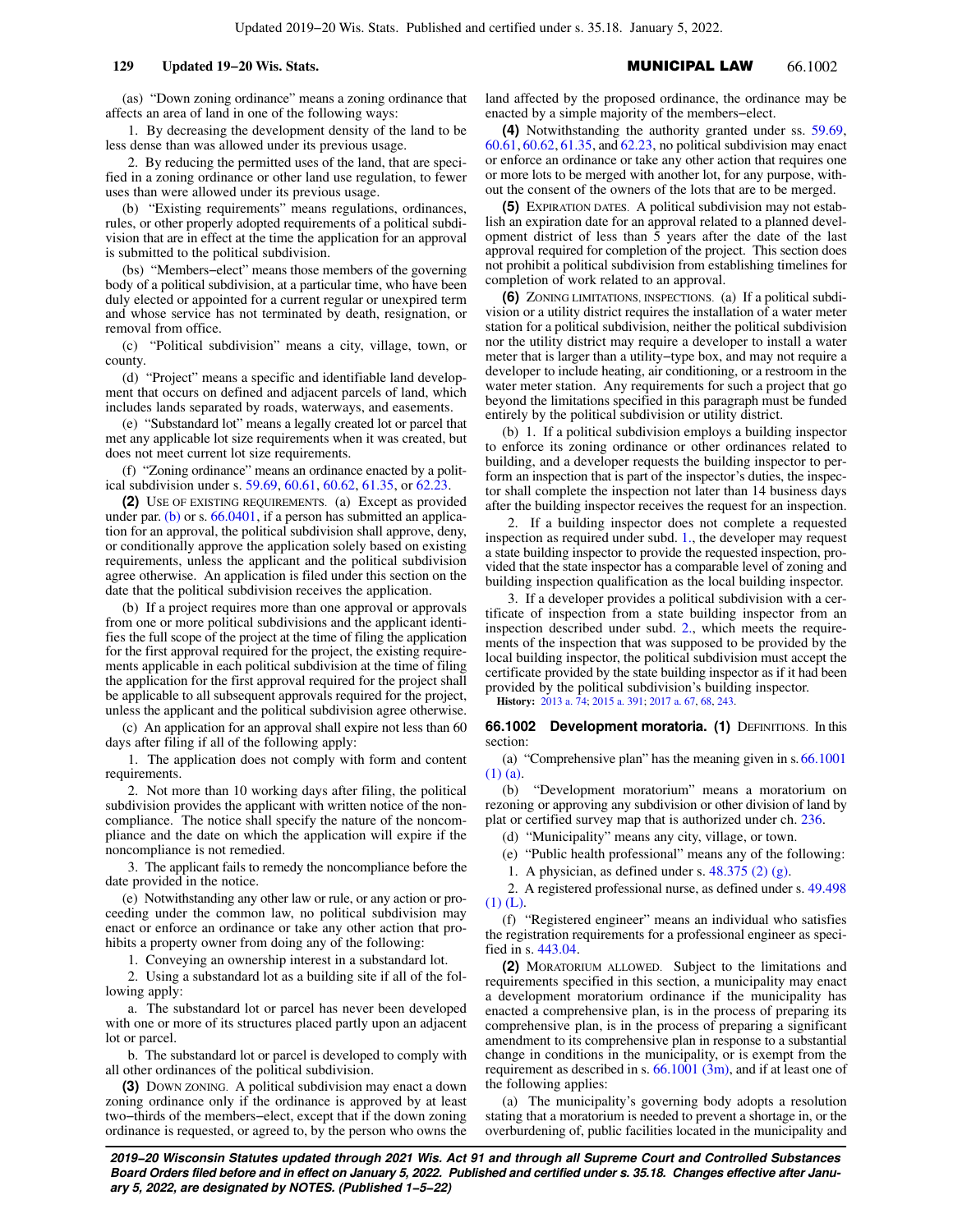# 66.1002 MUNICIPAL LAW **Updated 19−20 Wis. Stats. 130**

that such a shortage or overburdening would otherwise occur during the period in which the moratorium would be in effect, except that the governing body may not adopt such a resolution unless it obtains a written report from a registered engineer stating that in his or her opinion the possible shortage or overburdening of public facilities justifies the need for a moratorium.

(b) The municipality's governing body adopts a resolution stating that a moratorium is needed to address a significant threat to the public health or safety that is presented by a proposed or anticipated activity specified under sub. (4), except that the governing body may not adopt such a resolution unless it obtains a written report from a registered engineer or public health professional stating that in his or her opinion the proposed or anticipated activity specified under sub. (4) presents such a significant threat to the public health or safety that the need for a moratorium is justified.

**(3)** ORDINANCE REQUIREMENTS. (a) An ordinance enacted under this section shall contain at least all of the following elements:

1. A statement describing the problem giving rise to the need for the moratorium.

2. A statement of the specific action that the municipality intends to take to alleviate the need for the moratorium.

3. Subject to par.  $(b)$ , the length of time during which the moratorium is to be in effect.

4. A statement describing how and why the governing body decided on the length of time described in subd. 3.

5. A description of the area in which the ordinance applies.

6. An exemption for any activity specified under sub. (4) that would have no impact, or slight impact, on the problem giving rise to the need for the moratorium.

(b) 1. A development moratorium ordinance may be in effect only for a length of time that is long enough for a municipality to address the problem giving rise to the need for the moratorium but, except as provided in subd. 2., the ordinance may not remain in effect for more than 12 months.

2. A municipality may amend the ordinance one time to extend the moratorium for not more than 6 months if the municipality's governing body determines that such an extension is necessary to address the problem giving rise to the need for the moratorium.

(c) A municipality may not enact a development moratorium ordinance unless it holds at least one public hearing at which the proposed ordinance is discussed. The public hearing must be preceded by a class 1 notice under ch. 985, the notice to be at least 30 days before the hearing. The municipality may also provide notice of the hearing by any other appropriate means. The class 1 notice shall contain at least all of the following:

1. The time, date, and place of the hearing.

2. A summary of the proposed development moratorium ordinance, including the location where the ordinance would apply, the length of time the ordinance would be in effect, and a statement describing the problem giving rise to the need for the moratorium.

3. The name and contact information of a municipal official who may be contacted to obtain additional information about the proposed ordinance.

4. Information relating to how, where, and when a copy of the proposed ordinance may be inspected or obtained before the hearing.

**(4)** APPLICABILITY. A development moratorium ordinance enacted under this section applies to any of the following that is submitted to the municipality on or after the effective date of the ordinance:

(a) A request for rezoning.

(c) A plat or certified survey map.

(d) A subdivision plat or other land division. **History:** 2011 a. 144.

**66.1003 Discontinuance of a public way. (1)** In this section, "public way" means all or any part of a road, street, slip, pier, lane or paved alley.

**(2)** The common council of any city, except a 1st class city, or a village or town board may discontinue all or part of a public way upon the written petition of the owners of all the frontage of the lots and lands abutting upon the public way sought to be discontinued, and of the owners of more than one−third of the frontage of the lots and lands abutting on that portion of the remainder of the public way which lies within 2,650 feet of the ends of the portion to be discontinued, or lies within so much of that 2,650 feet as is within the corporate limits of the city, village or town. The beginning and ending of an alley shall be considered to be within the block in which it is located. This subsection does not apply to a highway upon the line between 2 towns that is subject to s. 82.21.

**(3)** The common council of any city, except a 1st class city, or a village or town board may discontinue all or part of an unpaved alley upon the written petition of the owners of more than 50 percent of the frontage of the lots and lands abutting upon the portion of the unpaved alley sought to be discontinued. The beginning and ending of an unpaved alley shall be considered to be within the block in which it is located. This subsection does not apply to a highway upon the line between 2 towns that is subject to s. 82.21.

**(4)** (a) Notwithstanding subs. (2) and (3), proceedings covered by this section may be initiated by the common council or village or town board by the introduction of a resolution declaring that since the public interest requires it, a public way or an unpaved alley is vacated and discontinued. No discontinuance of a public way under this subsection may result in a landlocked parcel of property.

(b) A hearing on the passage of a resolution under par. (a) shall be set by the common council or village or town board on a date which shall not be less than 40 days after the date on which the resolution is introduced. Notice of the hearing shall be given as provided in sub.  $(8)$  (b), except that in addition notice of the hearing shall be served on the owners of all of the frontage of the lots and lands abutting upon the public way or unpaved alley sought to be discontinued in a manner provided for the service of summons in circuit court at least 30 days before the hearing. When service cannot be made within the city, village or town, a copy of the notice shall be mailed to the owner's last−known address at least 30 days before the hearing.

(c) Except as provided in this paragraph, no discontinuance of the whole or any part of a public way may be ordered under this subsection if a written objection to the proposed discontinuance is filed with the city, village or town clerk by any of the owners abutting on the public way sought to be discontinued or by the owners of more than one−third of the frontage of the lots and lands abutting on the remainder of the public way which lies within 2,650 feet from the ends of the public way proposed to be discontinued or which lies within that portion of the 2,650 feet that is within the corporate limits of the city, village or town. If a written objection is filed, the discontinuance may be ordered only by the favorable vote of two−thirds of the members of the common council or village or town board voting on the proposed discontinuance. An owner of property abutting on a discontinued public way whose property is damaged by the discontinuance may recover damages as provided in ch. 32. The beginning and ending of an alley shall be considered to be within the block in which it is located.

(d) No discontinuance of an unpaved alley shall be ordered if a written objection to a proposed discontinuance is filed with the city, village or town clerk by the owner of one parcel of land that abuts the portion of the alley to be discontinued and if the alley provides the only access to off−street parking for the parcel of land owned by the objector.

**(5)** For the purpose of this section, the narrowing, widening, extending or other alteration of any road, street, lane or alley does not constitute a discontinuance of any part of the former road,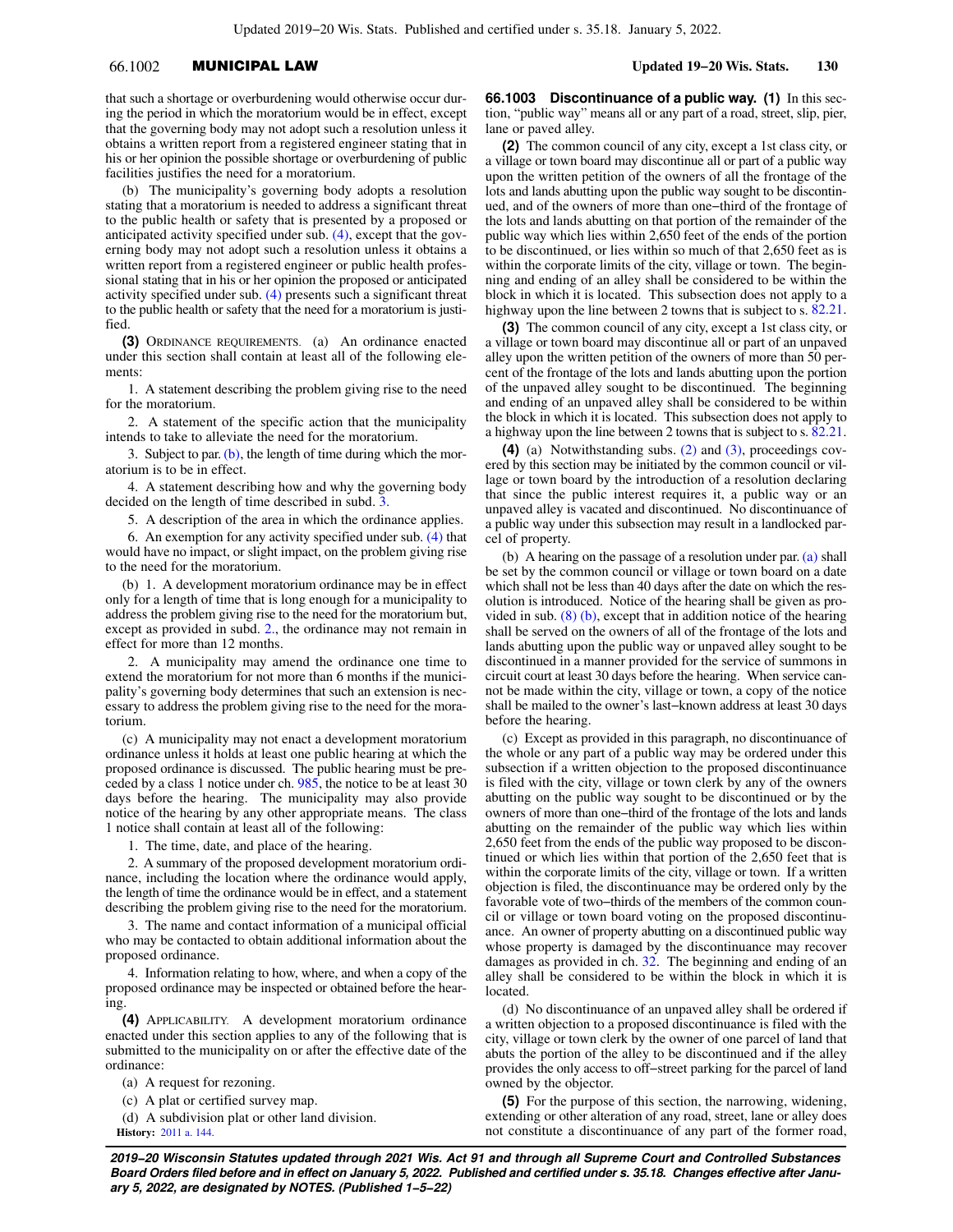street, lane or alley, including any right−of−way, which is included within the right−of−way for the new road, street, lane or alley.

**(6)** Whenever any of the lots or lands subject to this section is owned by the state, county, city, village or town, or by a minor or incompetent person, or the title to the lots or lands is held in trust, petitions for discontinuance or objections to discontinuance may be signed by the governor, chairperson of the board of supervisors of the county, mayor of the city, president of the village, chairperson of the town board, guardian of the minor or incompetent person, or the trustee, respectively, and the signature of any private corporation may be made by its president, secretary or other principal officer or managing agent.

**(7)** The city council or village or town board may by resolution discontinue any alley or any portion of an alley which has been abandoned, at any time after the expiration of 5 years from the date of the recording of the plat by which it was dedicated. Failure or neglect to work or use any alley or any portion of an alley for a period of 5 years next preceding the date of notice provided for in sub. (8) (b) shall be considered an abandonment for the purpose of this section.

**(8)** (a) Upon receiving a petition under sub. (2) or (3) or upon the introduction of a resolution under sub. (4), the city, village, town, or county shall deliver a copy of the petition or resolution to all of the following:

1. The secretary of transportation, if the public way or unpaved alley that is the subject of the petition or resolution is located within one−quarter mile of a state trunk highway or connecting highway.

2. The commissioner of railroads, if there is a railroad highway crossing within the portion of the public way that is the subject of the petition or resolution.

(b) Notice stating when and where the petition or resolution under this section will be acted upon and stating what public way or unpaved alley is proposed to be discontinued shall be published as a class 3 notice under ch. 985.

**(9)** In proceedings under this section, s. 840.11 shall be considered as a part of the proceedings.

**(10)** Notwithstanding ss. 82.10 and 82.21, no city council or county, village, or town board may discontinue a highway when the discontinuance would deprive a landowner or a public school of all access to a highway.

**History:** 1973 c. 189 s. 20; Sup. Ct. Order, 67 Wis. 2d 585, 774 (1975); 1975 c. 46; 1993 a. 184, 246, 491; 1995 a. 239; 1999 a. 150 ss. 265, 337 to 343; Stats. 1999 s. 66.1003; 2003 a. 214; 2009 a. 107, 223.

**NOTE: 2003 Wis. Act 214, which affected this section, contains extensive explanatory notes.**

**Cross−reference:** See s. 236.43 for other provisions for vacating streets.

The enactment of sub. (2m) [now sub. (5)] did not eliminate any vested rights of abutting property owners. Miller v. City of Wauwatosa, 87 Wis. 2d 676, 275 N.W.2d 876 (1979).

An abutting property owner under sub. (2) (c) [now sub. (4) (c)] at the very least must be somehow supporting or sustaining travel on the street. Voss v. City of Middleton, 162 Wis. 2d 737, 470 N.W.2d 625 (1991).

The plain language of this section unambiguously shows that a town has authority to proceed under sub. (3) to vacate unpaved alley segments, even when considered in conjunction with ch. 236, which provides for county vacation of platted alleys in<br>towns. The legislature could have exempted roads and alleys that fall under ch. 236,<br>but it did not. That omission shows that the legisla be the exclusive means of dealing with unpaved alleys in recorded plats. Smerz v. Delafield Town Board, 2011 WI App 41, 332 Wis. 2d 189, 796 N.W.2d 852, 10−1186.

**66.1005 Reversion of title. (1)** When any highway or public ground acquired or held for highway purposes is discontinued, the land where the highway or public ground is located shall belong to the owner or owners of the adjoining lands. If the highway or public ground is located between the lands of different owners, it shall be annexed to the lots to which it originally belonged if that can be ascertained. If the lots to which the land originally belonged cannot be ascertained, the land shall be equally divided between the owners of the lands on each side of the highway or public ground.

**(2)** (a) Whenever any public highway or public ground acquired or held for public purposes has been vacated or discontinued, all easements and rights incidental to the easements that belong to any county, school district, town, village, city, utility, or person that relate to any underground or overground structures, improvements, or services and all rights of entrance, maintenance, construction, and repair of the structures, improvements, or services shall continue, unless one of the following applies:

1. The owner of the easements and incidental rights gives written consent to the discontinuance of the easements and rights as a part of the vacation or discontinuance proceedings and the vacation or discontinuance resolution, ordinance or order refers to the owner's written consent.

2. The owner of the easements and incidental rights fails to use the easements and rights for a period of 4 years from the time that the public highway or public ground was vacated or discontinued.

(b) The easements and incidental rights described in par. (a) may be discontinued in vacation or discontinuance proceedings in any case where benefits or damages are to be assessed as provided in par. (c), if one of the following applies:

1. The interested parties fail to reach an agreement permitting discontinuance of the easements and incidental rights.

2. The owner of the easements and incidental rights refuses to give written consent to their discontinuance.

(c) Damages for the discontinuance of the easements and rights described in par. (a) shall be assessed against the land benefited in the proceedings for assessment of damages or benefits upon the vacation or discontinuance of the public highway or public ground. Unless the parties agree on a different amount, the amount of the damages shall be the present value of the property to be removed or abandoned, plus the cost of removal, less the salvage value of the removed or abandoned property. The owner of the easements and incidental rights, upon application to the treasurer and upon furnishing satisfactory proof, shall be entitled to any payments of or upon the assessment of damages.

(d) Any person aggrieved by the assessment of damages under this subsection may appeal the assessment in the same time and manner as is provided for appeals from assessments of damages or benefits in vacation or discontinuance proceedings in the town, village or city.

**History:** 2003 a. 214 ss. 15, 86 to 91.

**NOTE: 2003 Wis. Act 214, which affected this section, contains extensive explanatory notes.**

**66.1006 Department of natural resources approval of discontinuance.** No resolution, ordinance, order, or similar action of a town board or county board, or of a committee of a town board or county board, discontinuing any highway, street, alley, or right−of−way that provides public access to any navigable lake or stream shall be effective until such resolution, ordinance, order, or similar action is approved by the department of natural resources.

**History:** 1971 c. 164; 1993 a. 490; 1997 a. 172; 2003 a. 214 s. 100; Stats. 2003  $.66.1006$ .

**NOTE: 2003 Wis. Act 214, which affected this section, contains extensive explanatory notes.**

**Cross−reference:** See also ss. NR 1.91 and 1.92, Wis. adm. code.

### **66.1007 Architectural conservancy districts. (1)** In this section:

(a) "Architectural conservancy district" means an area within a municipality consisting of contiguous parcels subject to general real estate taxes, other than railroad rights−of−way.

(b) "Board" means an architectural conservancy district board appointed under sub. (3) (a).

(c) "Chief executive officer" means a mayor, city manager, village president or town chairperson.

(cm) "Historic property" means any building or structure that is any of the following:

1. Listed on, or has been nominated by the state historical society for listing on, the national register of historic places in Wisconsin or the state register of historic places.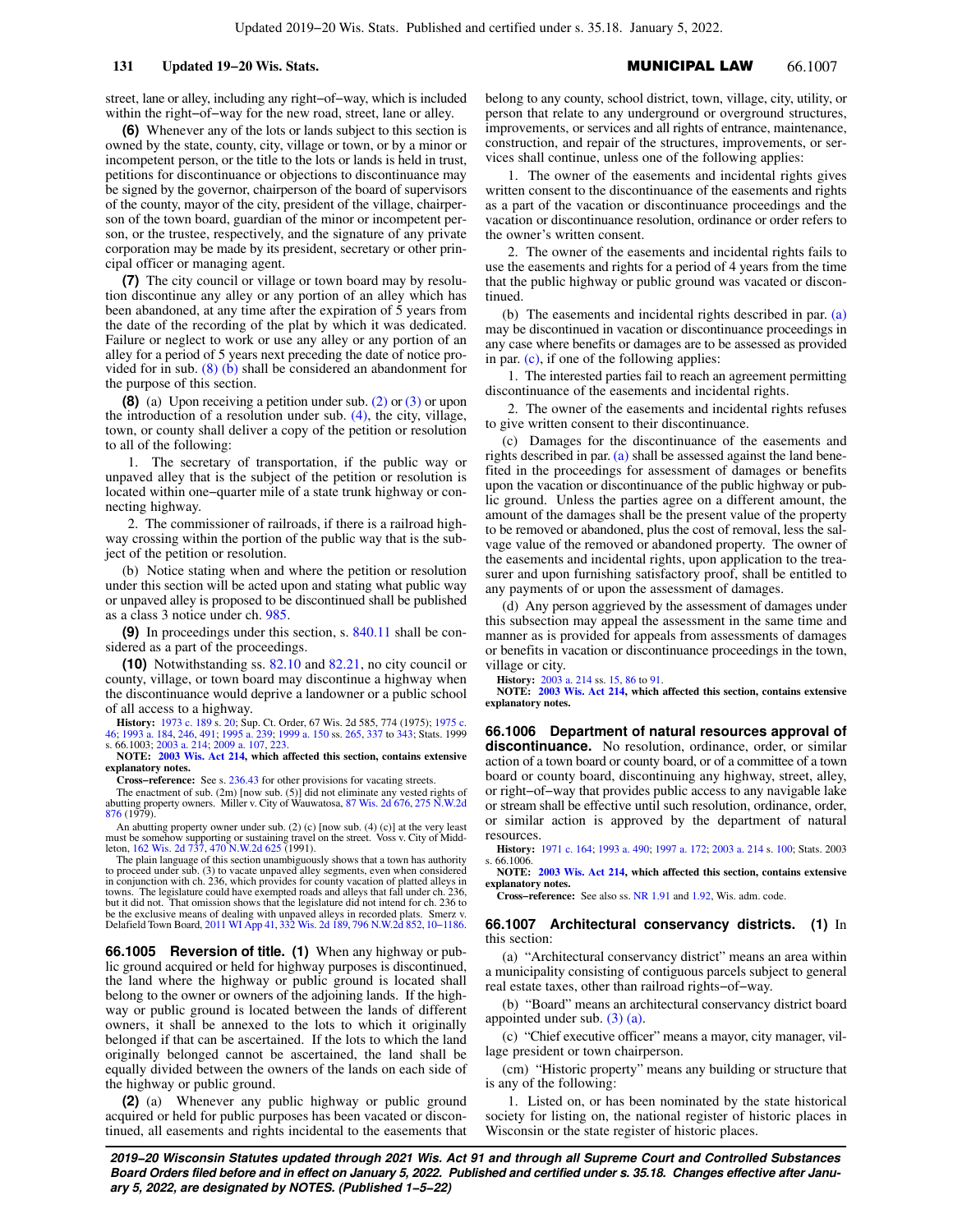# 66.1007 MUNICIPAL LAW **Updated 19−20 Wis. Stats. 132**

2. Included in a district that is listed on, or has been nominated by the state historical society for listing on, the national register of historic places in Wisconsin or the state register of historic places, and has been determined by the state historical society to contribute to the historic significance of the district.

3. Included on a list of properties that have been determined by the state historical society to be eligible for listing on the national register of historic places in Wisconsin or the state register of historic places.

(d) "Local legislative body" means a common council, village board of trustees or town board of supervisors.

(e) "Municipality" means a city, village or town.

(f) "Operating plan" means a plan that is adopted or amended under this section for the development, redevelopment, maintenance, operation and promotion of an architectural conservancy district and that includes all of the following:

1. The special assessment method applicable to the architectural conservancy district.

2. The kind, number and location of all proposed expenditures within the architectural conservancy district.

3. A description of the methods of financing all estimated expenditures and the time when related costs will be incurred.

4. A description of how the creation of the architectural conservancy district promotes the orderly development of the municipality, including its relationship to any municipal master plan.

5. A legal opinion that subds. 1. to 4. have been complied with.

(g) "Planning commission" means a plan commission under s. 62.23 or, if one does not exist, a board of public land commissioners or, if neither exists, a planning committee of the local legislative body.

**(2)** A municipality may create an architectural conservancy district and adopt its operating plan if all of the following are met:

(a) An owner of real property located in the proposed architectural conservancy district designated under par. (b) petitions the municipality for creation of an architectural conservancy district.

(am) At least 50 percent of the properties included within the proposed architectural conservancy district are historic properties.

(b) The planning commission designates a proposed architectural conservancy district and adopts its proposed initial operating plan.

(c) At least 30 days before the creation of the architectural conservancy district and adoption of its initial operating plan by the municipality, the planning commission holds a public hearing on the proposed architectural conservancy district and initial operating plan. Notice of the hearing shall be published as a class 2 notice under ch. 985. Before publication of the notice, a copy of that notice, a copy of the proposed initial operating plan and a copy of a detail map showing the boundaries of the proposed architectural conservancy district shall be sent by certified mail to all owners of real property within the proposed architectural conservancy district. The notice shall state the boundaries of the proposed architectural conservancy district and shall indicate that copies of the proposed initial operating plan are available on request from the planning commission.

(d) Within 30 days after the hearing under par. (c), the owners of property to be assessed under the proposed initial operating plan having a valuation equal to more than 40 percent of the valuation of all property to be assessed under the proposed initial operating plan, using the method of valuation specified in the proposed initial operating plan, or the owners of property to be assessed under the proposed initial operating plan having an assessed valuation equal to more than 40 percent of the assessed valuation of all property to be assessed under the proposed initial operating plan, have not filed a petition with the planning commission protesting the proposed architectural conservancy district or its proposed initial operating plan.

(e) The local legislative body votes to adopt the proposed initial operating plan for the municipality.

**(3)** (a) The chief executive officer shall appoint members to an architectural conservancy district board to implement the operating plan. Board members shall be confirmed by the local legislative body and shall serve staggered terms designated by the local legislative body. The board shall have at least 5 members. A majority of board members shall own or occupy real property in the architectural conservancy district.

(b) The board shall annually consider and may make changes to the operating plan, which may include termination of the plan, for its architectural conservancy district. The board shall then submit the operating plan to the local legislative body for its approval. If the local legislative body disapproves the operating plan, the board shall consider and may make changes to the operating plan and may continue to resubmit the operating plan until local legislative body approval is obtained. Any change to the special assessment method applicable to the architectural conservancy district shall be approved by the local legislative body.

(c) The board shall prepare and make available to the public annual reports describing the current status of the architectural conservancy district, including expenditures and revenues. The report shall include an independent certified audit of the implementation of the operating plan that shall be obtained by the municipality. The municipality shall obtain an additional independent certified audit upon termination of the architectural conservancy district.

(d) Either the board or the municipality, as specified in the operating plan as adopted, or as amended and approved under par. (b), shall have all powers necessary or convenient to implement the operating plan, including the power to contract.

**(4)** All special assessments received from an architectural conservancy district, all other appropriations by the municipality and all other moneys received for the benefit of the architectural conservancy district shall be placed in a segregated account in the municipal treasury. No disbursements from the account may be made except to reimburse the municipality for appropriations other than special assessments, to pay the costs of audits required under sub.  $(3)$  (c) or on order of the board for the purpose of implementing the operating plan. On termination of the architectural conservancy district by the municipality, all moneys collected by special assessment that remain in the account shall be disbursed to the owners of specially assessed property in the architectural conservancy district in the same proportion as the last collected special assessment.

**(5)** A municipality shall terminate an architectural conservancy district if the owners of property assessed under the operating plan having a valuation equal to more than 50 percent of the valuation of all property assessed under the operating plan, using the method of valuation specified in the operating plan, or the owners of property assessed under the operating plan having an assessed valuation equal to more than 50 percent of the assessed valuation of all property assessed under the operating plan, file a petition with the planning commission requesting termination of the architectural conservancy district, subject to all of the following conditions:

(a) A petition may not be filed under this subsection earlier than one year after the date on which the municipality first adopts the operating plan for the architectural conservancy district.

(b) On and after the date on which a petition is filed under this subsection, neither the board nor the municipality may enter into any new obligations by contract or otherwise to implement the operating plan until 30 days after the date of hearing under par. (c) and unless the architectural conservancy district is not terminated under par. (e).

(c) Within 30 days after the filing of a petition under this subsection, the planning commission shall hold a public hearing on the proposed termination. Notice of the hearing shall be published as a class 2 notice under ch. 985. Before publication of the notice,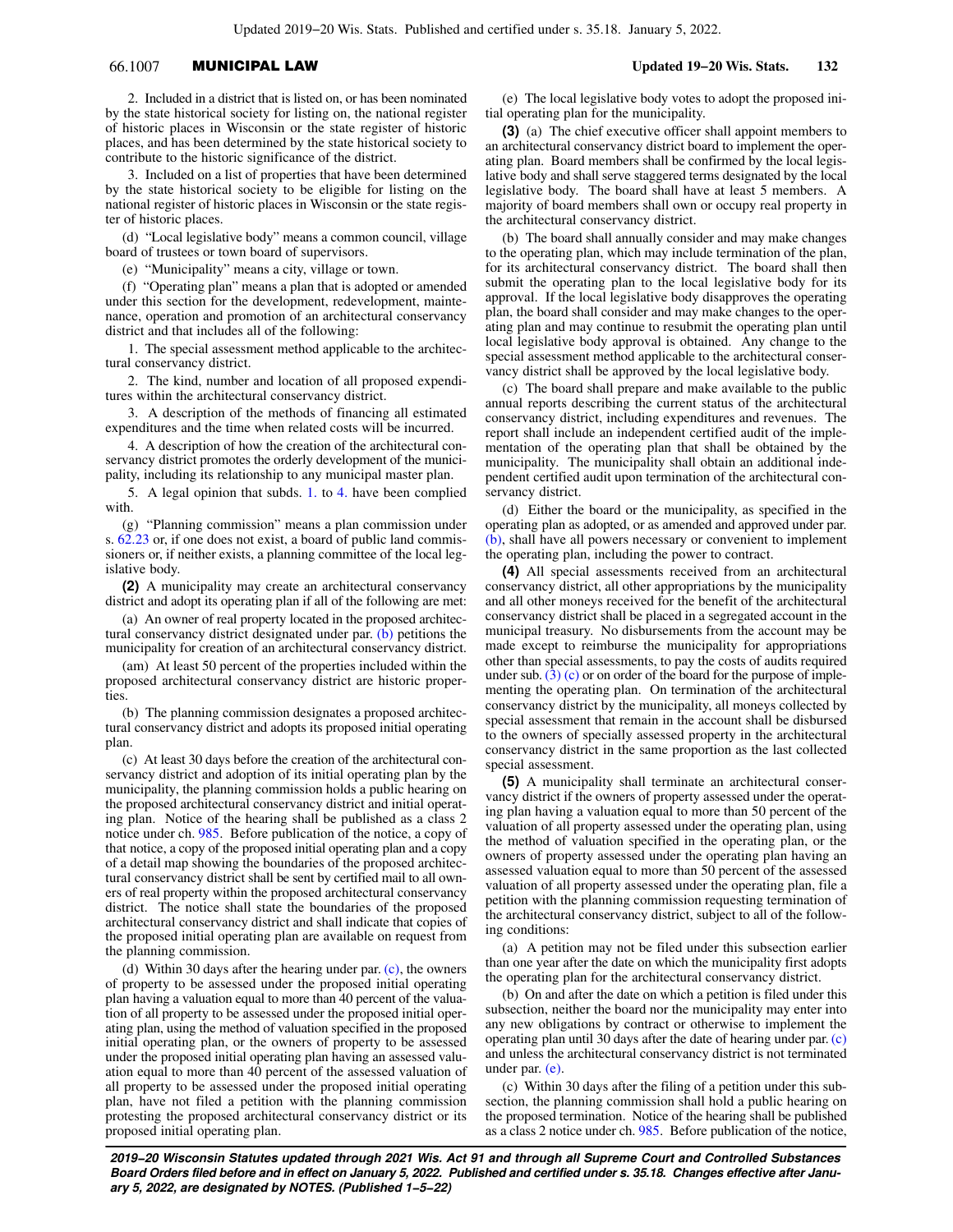a copy of that notice, a copy of the operating plan and a copy of a detail map showing the boundaries of the architectural conservancy district shall be sent by certified mail to all owners of real property within the architectural conservancy district. The notice shall state the boundaries of the architectural conservancy district and shall indicate that copies of the operating plan are available on request from the planning commission.

(d) Within 30 days after the hearing held under par. (c), every owner of property assessed under the operating plan may send written notice to the planning commission indicating, if the owner signed a petition under this subsection, that the owner retracts the owner's request to terminate the architectural conservancy district or, if the owner did not sign the petition, that the owner requests termination of the architectural conservancy district.

(e) If on the 31st day after the hearing held under par. (c), the owners of property assessed under the operating plan having a valuation equal to more than 50 percent of the valuation of all property assessed under the operating plan, using the method of valuation specified in the operating plan, or the owners of property assessed under the operating plan having an assessed valuation equal to more than 50 percent of the assessed valuation of all property assessed under the operating plan, after adding subsequent notifications under par. (d) and after subtracting any retractions under par. (d), have requested the termination of the architectural conservancy district, the municipality shall terminate the architectural conservancy district on the date that the obligation with the latest completion date entered into to implement the operating plan expires.

**(6)** (a) A municipality may terminate an architectural conservancy district at any time.

(b) This section does not limit the authorities of a municipality to regulate the use of or specially assess real property.

**History:** 1991 a. 269; 1999 a. 150 s. 540; Stats. 1999 s. 66.1007.

**66.1009 Agreement to establish an airport affected area.** Any county, town, city or village may establish by written agreement with an airport, as defined in s. 62.23 (6) (am) 1. a.:

**(1)** The area which will be subject to ss.  $59.69$  (4g) and (5) (e) 2. and 5m., 60.61 (2) (e) and (4) (c) 1. and 3. and 62.23 (7) (d) 2. and 2m. respectively, except that no part of the area may be more than 3 miles from the boundaries of the airport.

**(2)** Any requirement related to permitting land use in an airport affected area, as defined in s.  $62.23$  (6) (am) 1. b., which does not conform to the zoning plan or map under s. 59.69 (4g), 60.61 (2) (e) or 62.23 (6) (am) 2. A city, village, town or county may enact such requirement by ordinance.

**History:** 1985 a. 136; 1995 a. 201; 1999 a. 150 s. 365; Stats. 1999 s. 66.1009; 2017 a. 243.

**NOTE: Section 1 of 85 Act 136 is entitled "Findings and purpose".**

**66.1010 Moratorium on evictions. (1)** In this section, "political subdivision" has the meaning given in s. 66.1011 (1m) (e).

**(2)** A political subdivision may not enact or enforce an ordinance that imposes a moratorium on a landlord from pursuing an eviction action under ch. 799 against a tenant of the landlord's residential or commercial property.

**(3)** If a political subdivision has in effect on March 31, 2012, an ordinance that is inconsistent with sub. (2), the ordinance does not apply and may not be enforced.

**History:** 2011 a. 143.

**66.1011 Local equal opportunities. (1) DECLARATION OF** POLICY. The right of all persons to have equal opportunities for housing regardless of their sex, race, color, disability, as defined in s.  $106.50$  (1m) (g), sexual orientation, as defined in s.  $111.32$ (13m), religion, national origin, marital status, family status, as defined in s.  $106.50$  (1m) (k), status as a victim of domestic abuse, sexual assault, or stalking, as defined in s. 106.50 (1m) (u), lawful source of income, age, or ancestry is a matter both of statewide concern under ss. 101.132 and 106.50 and also of local interest under this section and s. 66.0125. The enactment of ss. 101.132 and 106.50 by the legislature does not preempt the subject matter of equal opportunities in housing from consideration by political subdivisions, and does not exempt political subdivisions from their duty, nor deprive them of their right, to enact ordinances that prohibit discrimination in any type of housing solely on the basis of an individual being a member of a protected class.

**(1m)** DEFINITIONS. In this section:

(a) "Aggrieved person" has the meaning given in s. 106.50 (1m) (b).

(b) "Complainant" has the meaning given in s.  $106.50$  (1m) (c).

(c) "Discriminate" has the meaning given in s.  $106.50$  (1m) (h).

(d) "Member of a protected class" has the meaning given in s. 106.50 (1m) (nm).

(e) "Political subdivision" means a city, village, town or county.

**(2)** ANTIDISCRIMINATION HOUSING ORDINANCES. Political subdivisions may enact ordinances prohibiting discrimination in housing within their respective boundaries solely on the basis of an individual being a member of a protected class. An ordinance may be similar to ss. 101.132 and 106.50 or may be more inclusive in its terms or in respect to the different types of housing subject to its provisions. An ordinance establishing a forfeiture as a penalty for violation may not be for an amount that is less than the statutory forfeitures under s. 106.50 (6) (h). An ordinance may permit a complainant, aggrieved person or respondent to elect to remove the action to circuit court after a finding has been made that there is reasonable cause to believe that a violation of the ordinance has occurred. An ordinance may authorize the political subdivision, at any time after a complaint has been filed alleging an ordinance violation, to file a complaint in circuit court seeking a temporary injunction or restraining order pending final disposition of the complaint.

**(3)** CONTINGENCY RESTRICTION. No political subdivision may enact an ordinance under sub. (2) that contains a provision making its effective date or the operation of any of its provisions contingent on the enactment of an ordinance on the same or similar subject matter by one or more other political subdivisions.

**History:** 1971 c. 185 s. 7; 1975 c. 94, 275, 422; 1977 c. 418 s. 929 (55); 1981 c.<br>112; 1981 c. 391 s. 210; 1985 a. 29; 1989 a. 47; 1991 a. 295; 1995 a. 27; 1997 a. 237;<br>1999 a. 82; 1999 a. 150 s. 447; Stats. 1999 s. 66.1 a. 95.

**NOTE: 1991 Wis. Act 295, which affected this section, contains extensive legislative council notes.**

An ordinance provision banning discrimination against "cohabitants" was outside the authority of sub. (2) and was invalid. County of Dane v. Norman, 174 Wis. 2d 683, 497 N.W.2d 714 (1993).

**66.1013 Urban homestead programs. (1)** PROGRAM ESTABLISHED. In this section "governing body" means a county board, city council, village board or town board that establishes a program under this section and "property" means any property used principally for dwelling purposes that contains no more than 2 dwelling units and that is owned by a governing body. Any county board, city council, village board or town board may establish an urban homestead program. A program established by a county board under this section applies only to those unincorporated areas of the county in which no program exists. The program shall consist of the conveyance of property at cost under conditions set by the governing body and under the requirements of this section, to any individual or household satisfying eligibility requirements established by the governing body. The governing body may appropriate money for the administration of the program and may take any other action considered advisable or necessary to promote the program, including, but not limited to, the following:

(a) Acquisition under ch. 75 of any property which would be eligible for conveyance under the program.

(b) Acquisition of any other property which would be eligible for conveyance under this program and that is declared unfit for human habitation by any housing code enforcement agency with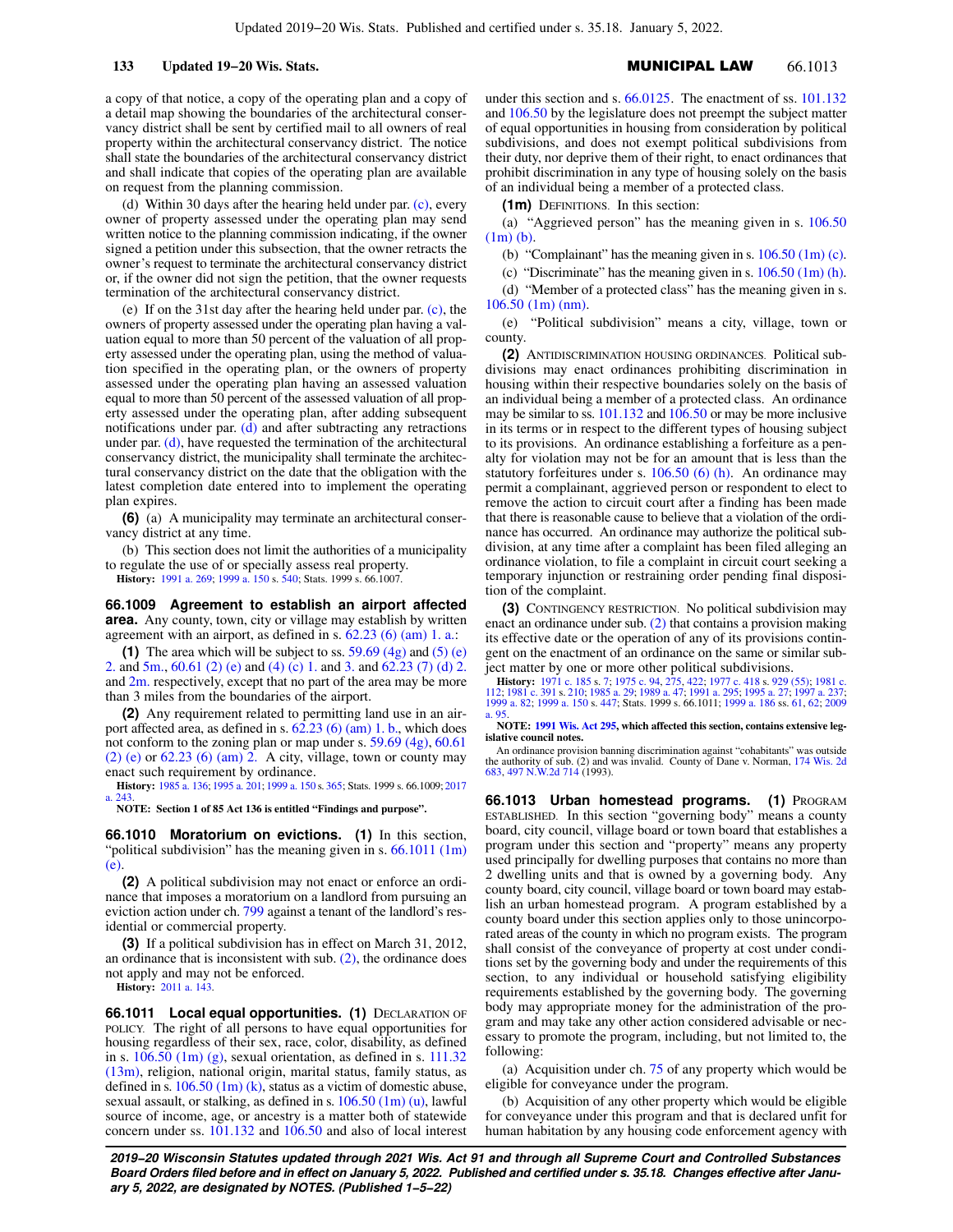# 66.1013 MUNICIPAL LAW **Updated 19−20 Wis. Stats. 134**

jurisdiction over the property or that is found to be in substantial noncompliance with local housing codes.

**(2)** CONDITIONS OF CONVEYANCE. As a condition of the conveyance of the property under sub.  $(1)$ , the governing body shall require that:

(a) The property be rehabilitated so that it satisfies all housing− related requirements of applicable law, including, but not limited to, building, plumbing, electrical and fire prevention codes, within a specific period, not to exceed 2 years, after the conveyance.

(b) The person to whom the property is conveyed live on the premises for a specified period, which may not be less than 3 years.

(c) The legal title to and ownership of any property conditionally conveyed under this section remain in the governing body until quitclaim deed to the property is conveyed to the individual or household under this subsection. The instrument of a conditional conveyance of property under this subsection shall contain the provision of this paragraph.

**(2m)** ELIGIBILITY. The governing body may establish reasonable eligibility criteria and other conditions and requirements necessary to ensure that the purposes of a program under this section are carried out.

**(3)** TRANSFER OF TITLE. If an individual or household has resided on property conveyed under this section for the period of time required under sub. (2) and has rehabilitated and maintained and otherwise complied with the terms of the conditional conveyance under subs.  $(2)$  and  $(2m)$  throughout the period, the governing body shall convey to the individual or household, by quitclaim deed, all of the body's reversionary interests in the property.

**(4)** MORTGAGES. If an individual or household obtains a mortgage from a lending institution and uses the proceeds of the mortgage solely for the purposes of rehabilitating or constructing the premises or property under this section, the governing body shall agree to subjugate its rights to the premises or property in case of default, and shall agree that in such case it will execute and deliver a deed conveying title in fee simple to the institution, provided that the institution shall dispose of the property in like manner as foreclosed real estate and shall pay over any part of the proceeds of the disposition as shall exceed the amount remaining to be paid on account of the mortgage together with the actual cost of the sale, to the governing body. In return for relinquishing such rights, the governing body shall be given by the lending institution the opportunity to find, within 90 days of the default, another individual or household to assume the mortgage obligation.

**History:** 1981 c. 231; Stats. 1981 s. 66.91; 1981 c. 391 s. 80; Stats. 1981 s. 66.925; 1987 a. 378; 1993 a. 246; 1999 a. 150 s. 602; Stats. 1999 s. 66.1013.

**NOTE: Chapter 231, laws of 1981, section 2, which created this section, con-tains legislative "findings and purpose" in section 1.**

## **66.1014 Limits on residential dwelling rental prohibited. (1)** In this section:

(a) "Political subdivision" means any city, village, town, or county.

(b) "Residential dwelling" means any building, structure, or part of the building or structure, that is used or intended to be used as a home, residence, or sleeping place by one person or by 2 or more persons maintaining a common household, to the exclusion of all others.

(c) "Short−term rental" means a residential dwelling that is offered for rent for a fee and for fewer than 30 consecutive days.

**(2)** (a) Subject par. (d), a political subdivision may not enact or enforce an ordinance that prohibits the rental of a residential dwelling for 7 consecutive days or longer.

(b) If a political subdivision has in effect on September 23, 2017, an ordinance that is inconsistent with par. (a) or  $(d)$ , the ordinance does not apply and may not be enforced.

(c) Nothing in this subsection limits the authority of a political subdivision to enact an ordinance regulating the rental of a residential dwelling in a manner that is not inconsistent with the provisions of pars.  $(a)$  and  $(d)$ .

(d) 1. If a residential dwelling is rented for periods of more than 6 but fewer than 30 consecutive days, a political subdivision may limit the total number of days within any consecutive 365−day period that the dwelling may be rented to no fewer than 180 days. The political subdivision may not specify the period of time during which the residential dwelling may be rented, but the political subdivision may require that the maximum number of allowable rental days within a 365−day period must run consecutively. A person who rents the person's residential dwelling shall notify the clerk of the political subdivision in writing when the first rental within a 365−day period begins.

2. Any person who maintains, manages, or operates a short− term rental, as defined in s.  $66.0615$  (1) (dk), for more than 10 nights each year, shall do all of the following:

a. Obtain from the department of agriculture, trade and consumer protection a license as a tourist rooming house, as defined in s. 97.01 (15k).

b. Obtain from a political subdivision a license for conducting such activities, if a political subdivision enacts an ordinance requiring such a person to obtain a license. **History:** 2017 a. 59; 2021 a. 55.

**66.1015 Municipal rent control, inclusionary zoning, prohibited.** (1) No city, village, town or county may regulate the amount of rent or fees charged for the use of a residential rental dwelling unit.

**(2)** This section does not prohibit a city, village, town, county, or housing authority or the Wisconsin Housing and Economic Development Authority from doing any of the following:

(a) Entering into a rental agreement which regulates rent or fees charged for the use of a residential rental dwelling unit it owns or operates.

(b) Entering into an agreement with a private person who regulates rent or fees charged for a residential rental dwelling unit.

**(3)** INCLUSIONARY ZONING PROHIBITED. (a) In this subsection:

1. "Inclusionary zoning" means a zoning ordinance, as defined in s. 66.10015 (1) (e), regulation, or policy that prescribes that a certain number or percentage of new or existing residential dwelling units in a land development be made available for rent or sale to an individual or family with a family income at or below a certain percentage of the median income.

2. "Median income" has the meaning given in s. 234.49 (1) (g).

(b) No city, village, town, or county may enact, impose, or enforce an inclusionary zoning requirement.

**History:** 1991 a. 39; 1999 a. 150 s. 377; Stats. 1999 s. 66.1015; 2001 a. 104; 2017 a. 243.

This section preempted an ordinance that required a development with 10 or more rental dwelling units to provide no less than 15 percent of its total number of dwelling units as inclusionary dwelling units when the development required a zoning map amendment, subdivision or land division, defining "inclusionary dwelling unit" as a dwelling unit for rent to a family with an annual median income at or below 60 percent of the area median income. Sub. (2) (b) plainly applies only to agreements with pri-<br>vate persons who, on their own, choose to regulate rent and makes clear that a munici-<br>pality is not imposing rent control if it contract  $\overline{\text{p}}$  ose or somehow assists them. The ordinance was not an agreement to regulate rent between the city and persons who apply for zoning map amendments, subdivision or land division. Apartment Association of South Central Wisconsin, Inc. v. City of Madison, 2006 WI App 192, 296 Wis. 2d 173, 722 N.W. 2d 614, 05−3140.

## **66.1017 Family child care homes. (1)** In this section:

(a) "Family child care home" means a dwelling licensed as a child care center by the department of children and families under s. 48.65 where care is provided for not more than 8 children.

(b) "Municipality" means a county, city, village or town.

**(2)** No municipality may prevent a family child care home from being located in a zoned district in which a single−family residence is a permitted use. No municipality may establish standards or requirements for family child care homes that are different from the licensing standards established under s. 48.65. This subsection does not prevent a municipality from applying to a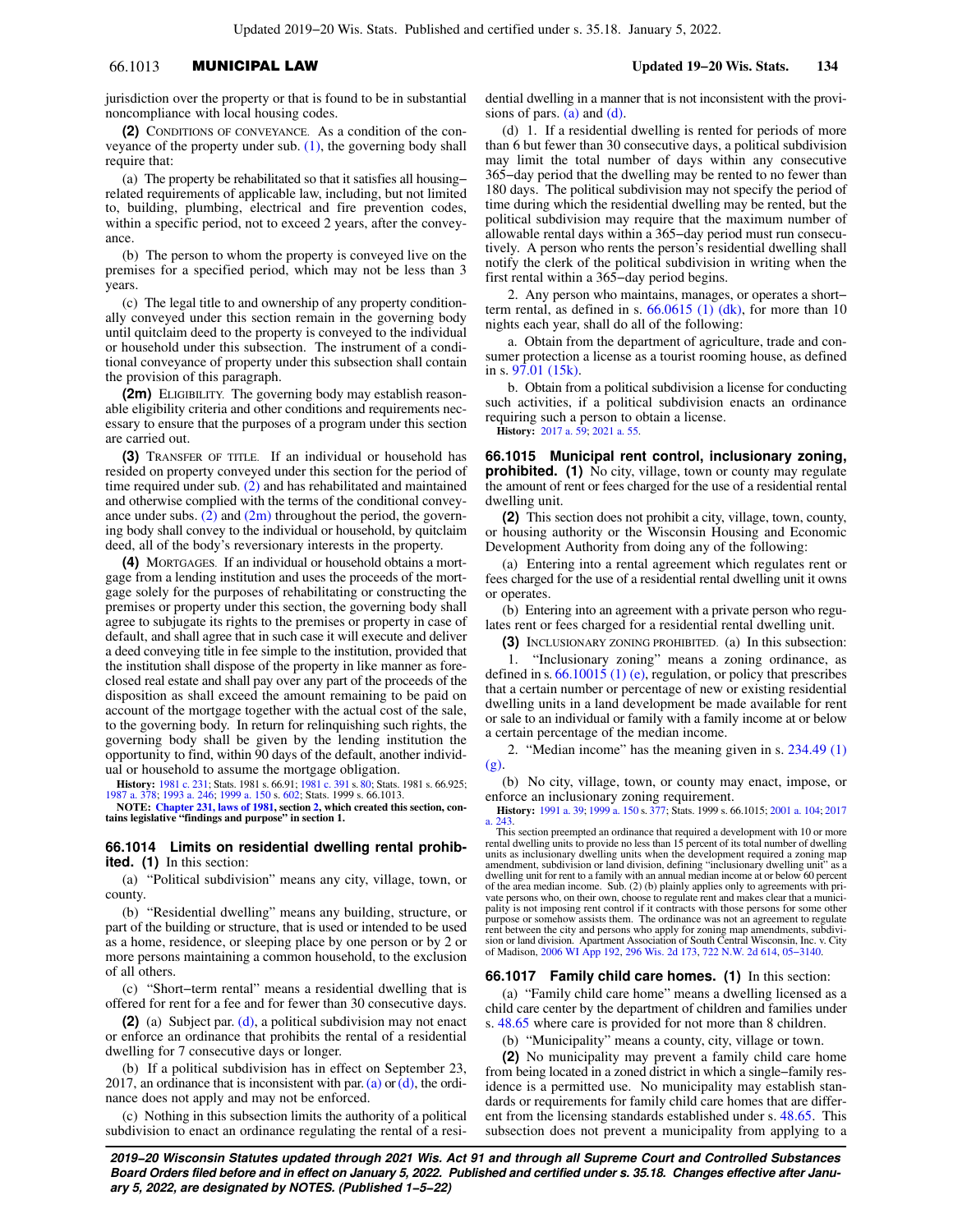family child care home the zoning regulations applicable to other dwellings in the zoning district in which it is located.

**History:** 1983 a. 193; 1995 a. 27 s. 9126 (19); 1999 a. 150 s. 361; Stats. 1999 s. 66.1017; 2007 a. 20; 2009 a. 185.

**66.1019 Housing codes to conform to state law. (1)** ONE− AND 2−FAMILY DWELLING CODE. Ordinances enacted by any county, city, village or town relating to the construction and inspection of one− and 2−family dwellings shall conform to subch. II of ch. 101.

**(2)** MODULAR HOME CODE. Ordinances enacted by any county, city, village or town relating to the on−site inspection of the installation of modular homes shall conform to subch. III of ch. 101.

**(2m)** MANUFACTURED HOMES. (a) Ordinances enacted, or resolutions adopted, on or after January 1, 2007, by any county, city, village, or town relating to manufactured home installation shall conform to s. 101.96.

(b) If a city, village, town, or county has in effect on or after January 1, 2007, an ordinance or resolution relating to manufactured home installation that does not conform to s. 101.96, the ordinance or resolution does not apply and may not be enforced.

**History:** 1999 a. 150 ss. 266, 358 to 360; Stats. 1999 s. 66.1019; 2005 a. 45; 2007 a. 11; 2015 a. 176; 2017 a. 331.

**66.1021 City, village and town transit commissions. (1)** A city, village or town may enact an ordinance for the establishment, maintenance and operation of a comprehensive unified local transportation system, the major portion of which is located within, or the major portion of the service of which is supplied to the inhabitants of, the city, village or town, and which system is used for the transportation of persons or freight.

**(2)** The transit commission shall be designated "Transit Commission" preceded by the name of the enacting city, village or town.

**(3)** In this section:

(a) "Comprehensive unified local transportation system" means a transportation system comprised of motor bus lines and any other local public transportation facilities or freight transportation facilities, the major portions of which are within the city, village or town.

(b) "Transit commission" or "commission" means the local transit commission created under this section.

**(4)** The transit commission shall consist of not less than 3 members to be appointed by the mayor or village board or town board chairperson and approved by the common council or village or town board, one of whom shall be designated as chairperson.

**(5)** (a) The first members of the transit commission shall be appointed for staggered 3−year terms. The term of office of each member appointed after the first members of the transit commission shall be 3 years.

(c) No person holding stocks or bonds in any corporation subject to the jurisdiction of the transit commission, or who is in any other manner pecuniarily interested in any such corporation, may be a member of nor be employed by the transit commission.

**(6)** The transit commission may appoint a secretary and employ accountants, engineers, experts, inspectors, clerks and other employees and fix their compensation, and purchase furniture, stationery and other supplies and materials, that are reasonably necessary to enable it to perform its duties and exercise its powers.

**(7)** (a) The transit commission may conduct hearings and may adopt rules relative to the calling, holding and conduct of its meetings, the transaction of its business, the regulation and control of its agents and employees, the filing of complaints and petitions and the service of notices.

(b) For the purpose of receiving, considering and acting upon any complaints or applications that may be presented to it or for the purpose of conducting investigations or hearings on its own motion the transit commission shall hold regular meetings at least once a week except in the months of July and August and special meetings on the call of the chairperson or at the request of the common council or village or town board.

(c) The transit commission may adopt a seal, of which judicial notice shall be taken in all courts. Any process, writ, notice or other instrument that the commission may be authorized by law to issue shall be considered sufficient if signed by the secretary of the commission and authenticated by the commission's seal. All acts, orders, decisions, rules and records of the commission, and all reports, schedules and documents filed with the commission may be proved in any court by a copy of the documents that is certified by the secretary under the seal of the commission.

**(8)** Except as otherwise provided in this subsection, the jurisdiction, powers and duties of the transit commission shall extend to the comprehensive unified local transportation system for which the commission is established including any portion of the system extending into adjacent or suburban territory that is outside of the city, village or town not more than 30 miles from the nearest point marking the corporate limits of the city, village or town. The jurisdiction, powers and duties of a transit commission providing rail service shall extend to the comprehensive unified local rail transportation system for which the commission is established including any portion of the system that extends into adjacent or suburban territory that is outside of the city, village or town and in an adjoining state whose laws permit, subject to the laws of that state but subject to the laws of this state in all matters relating to rail service.

**(9)** The initial acquisition of the properties for the establishment of, and to comprise, the comprehensive unified local transportation system is subject to s. 66.0803 or ch. 197.

**(10)** (a) Any city, village, town or federally recognized Indian tribe or band may by contract under s. 66.0301 establish a joint municipal transit commission with the powers and duties of city, village or town transit commissions under this section. Membership on the joint transit commission shall be as provided in the contract established under s. 66.0301.

(b) Notwithstanding any other provision of this section, no joint municipal transit commission under par. (a) may provide service outside the corporate limits of the parties to the contract under s. 66.0301 which establish the joint municipal transit commission unless the joint municipal transit commission receives financial support for the service under a contract with a public or private organization for the service. This paragraph does not apply to service provided by a joint municipal transit commission outside the corporate limits of the parties to the contract under s. 66.0301 which establish the joint municipal transit commission if the joint municipal transit commission is providing the service on April 28, 1994, without receiving financial support from a public or private organization for the service, and elects to continue the service.

**(11)** (a) In lieu of providing transportation services, a city, village or town may contract with a private organization for the services.

(b) Notwithstanding any other provision of this section, no municipality may contract with a private organization to provide service outside the corporate limits of the municipality unless the municipality receives financial support for the service under a contract with a public or other private organization for the service. This paragraph does not apply to service provided under par. (a) outside the corporate limits of a municipality if a private organization is providing the service on April 28, 1994, without receiving financial support from a public or private organization for the service, and the municipality elects to continue the service.

**(12)** Notwithstanding any other provision of this section, no transit commission may provide service outside the corporate limits of the city which establishes the transit commission unless the transit commission receives financial support for the service under a contract with a public or private organization for the service. This subsection does not apply to service provided by a transit commission outside the corporate limits of the city which

**2019−20 Wisconsin Statutes updated through 2021 Wis. Act 91 and through all Supreme Court and Controlled Substances Board Orders filed before and in effect on January 5, 2022. Published and certified under s. 35.18. Changes effective after January 5, 2022, are designated by NOTES. (Published 1−5−22)**

# **135 Updated 19−20 Wis. Stats.** MUNICIPAL LAW 66.1021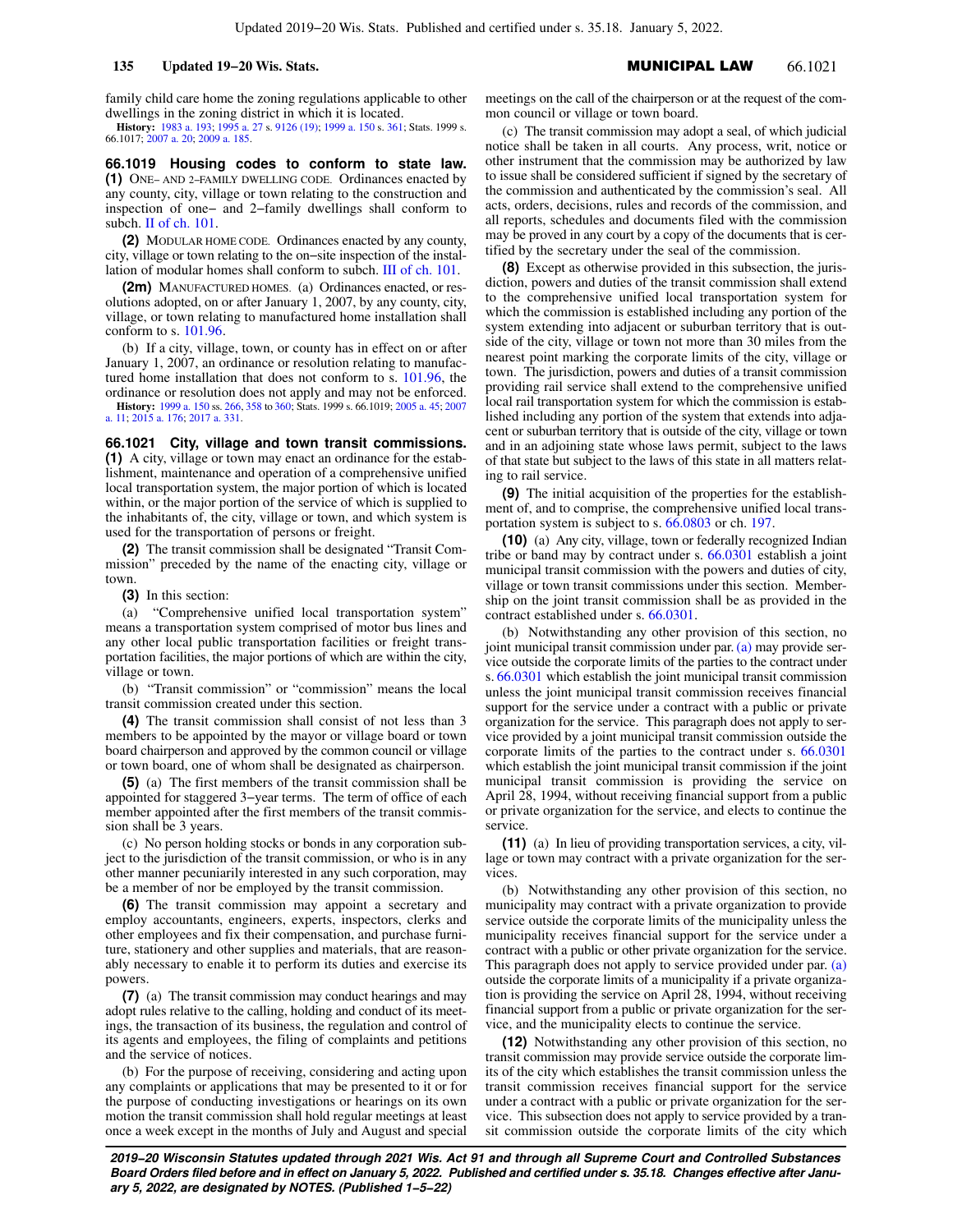# 66.1021 MUNICIPAL LAW **Updated 19−20 Wis. Stats. 136**

establishes the transit commission if the transit commission is providing the service on April 28, 1994, without receiving financial support from a public or private organization for the service, and elects to continue the service.

**History:** 1975 c. 224; 1977 c. 418; 1981 c. 247; 1983 a. 189, 266; 1993 a. 184, 246, 279, 491; 1999 a. 150 s. 606; Stats. 1999 s. 66.1021.

Although the statutes relating to public utilities and transit commissions describe certain attributes the governing commissions must have, these statutes do not, by their own force, call the commission into existence or endow it with authority independent of what the statutes confer on the municipality. A commission has no authority but<br>for what it received from the municipality, and the municipality has no authority to<br>legislate contrary to the boundaries established by th directly grant a transit commission any authority, but it does identify some of the<br>authority the commission must be furnished by the municipality's enacting ordi-<br>nance. Wisconsin Carry, Inc. v. City of Madison, 2017 WI 1 N.W.2d 233, 15−0146.

**66.1023 Transit employees; Wisconsin retirement system.** (1) (a) This subsection applies to all affected employees of a transportation system which is acquired, after June 29, 1975, but prior to January 1, 1982, by a city, a city transit commission or a metropolitan transit authority which is a participating employer in the Wisconsin retirement fund.

(b) Within 60 days after May 19, 1978, or within 60 days after a system is acquired by a city, a city transit commission or a metropolitan transit authority, whichever is later, an election shall be conducted by the department of employee trust funds under procedures adopted by the department of employee trust funds. If all of the affected employees of the transportation system who are members of a retirement system established by the previous employer vote to be included within the Wisconsin retirement fund, prior to January 1, 1982, or the Wisconsin retirement system, after that date, rather than their present retirement system, their eligibility for participation within the Wisconsin retirement system shall be computed from the date of acquisition.

(c) Notwithstanding any other law, no city, city transit commission or metropolitan transit authority may be required to contribute to more than one retirement fund for an affected employee.

**(2)** (a) Notwithstanding any other law pension benefits, rights and obligations of persons who are employed by a transportation system on the date of its acquisition by a participating employer in the Wisconsin retirement system shall be determined under pars. (b) and (c) if the date of acquisition is on or after January 1, 1982.

(b) Participating employers who acquire a transportation system on or after January 1, 1982 may elect to permit the employees of the transportation system on the date of acquisition to elect to continue participation under a retirement plan which has been established for those employees prior to the acquisition, rather than to participate in the Wisconsin retirement system. An employee who elects to continue participation in the prior established retirement plan is included under the Wisconsin retirement system as a participating employee but no contributions shall be made to the Wisconsin retirement system, and the employee is not eligible for any benefits from the system for service as an employee of the transportation system. If an affected employee does not elect to continue participation in the previously established retirement plan the employee is a participant in the Wisconsin retirement system from the date of acquisition and employer and employee contributions are required commencing with that date. The government entity acquiring the transportation system is not required to contribute, directly or indirectly, to the Wisconsin retirement system and also to another retirement plan for the employee.

(c) An employee may elect to continue under a previously established retirement plan as provided by par.  $(b)$  only if the participating employer in the Wisconsin retirement system which acquired the transportation system files with the department of employee trust funds within 60 days after the date of acquisition notice of election to make the option available. An employee who does not elect under par. (b), according to the procedures established by the department of employee trust funds, to continue participation under a previously established retirement plan within 60 days after the employer's notice is filed is a participant in the Wisconsin retirement system.

**(3)** A person who commences employment on or after January 1, 1982 or the date of acquisition, whichever is later, with a transportation system which has been acquired by a participating employer in the Wisconsin retirement system is, if otherwise eligible under the Wisconsin retirement system, a participating employee under that system.

**History:** 1977 c. 418; 1981 c. 96; 1999 a. 150 s. 607; Stats. 1999 s. 66.1023.

**66.1024 Effect of reservation or exception in conveyance.** Whenever an executed and recorded deed, land contract, or mortgage of lands abutting on an existing public street, highway, or alley or a projected extension thereof contains language reserving or excepting certain lands for street, highway, or alley purposes, the reservation or exception shall constitute a dedication for such purpose to the public body having jurisdiction over the highway, street, alley, or projected extension thereof, unless the language of the reservation or exception plainly indicates an intent to create a private way. Any reservation or exception shall not be effective until it is accepted by a resolution of the governing body having jurisdiction over such street, highway, alley, or projected extension thereof.

**History:** 2003 a. 214 s. 27. **NOTE: 2003 Wis. Act 214, which created this section, contains extensive explanatory notes.**

**66.1025 Relief from conditions of gifts and dedications. (1)** If the governing body of a county, city, town or village accepts a gift or dedication of land made on condition that the land be devoted to a special purpose, and the condition subsequently becomes impossible or impracticable, the governing body may by resolution or ordinance enacted by a two−thirds vote of its members−elect either to grant the land back to the donor or dedicator or the heirs of the donor or dedicator, or accept from the donor or dedicator or the heirs of the donor or dedicator, a grant relieving the county, city, town or village of the condition, pursuant to article XI, section 3a, of the constitution.

**(2)** (a) If the donor or dedicator of land to a county, city, town or village or the heirs of the donor or dedicator are unknown or cannot be found, the resolution or ordinance described under sub. (1) may provide for the commencement of an action under this section for the purpose of relieving the county, city, town or village of the condition of the gift or dedication.

(b) Any action under this subsection shall be brought in a court of record in the manner provided in ch. 801. A lis pendens shall be filed or recorded as provided in s. 840.10 upon the commencement of the action. Service upon persons whose whereabouts are unknown may be made in the manner prescribed in s. 801.12.

(c) The court may render judgment in an action under this subsection relieving the county, city, town or village of the condition of the gift or dedication.

**History:** 1973 c. 189 s. 20; Sup. Ct. Order, 67 Wis. 2d 585, 774 (1975); 1991 a. 316; 1997 a. 304; 1999 a. 150 s. 323; Stats. 1999 s. 66.1025.

### **66.1027 Traditional neighborhood developments and conservation subdivisions.** (1) DEFINITIONS. In this section:

(a) "Conservation subdivision" means a housing development in a rural setting that is characterized by compact lots and common open space, and where the natural features of land are maintained to the greatest extent possible.

(b) "Extension" has the meaning given in s. 36.05 (7).

(c) "Traditional neighborhood development" means a compact, mixed−use neighborhood where residential, commercial and civic buildings are within close proximity to each other.

**(2)** MODEL ORDINANCES. (a) Not later than January 1, 2001, the extension, in consultation with any other University of Wisconsin System institution or with a landscape architect, as that term is used in s. 443.02 (2), or with independent planners or any other consultant with expertise in traditional neighborhood plan-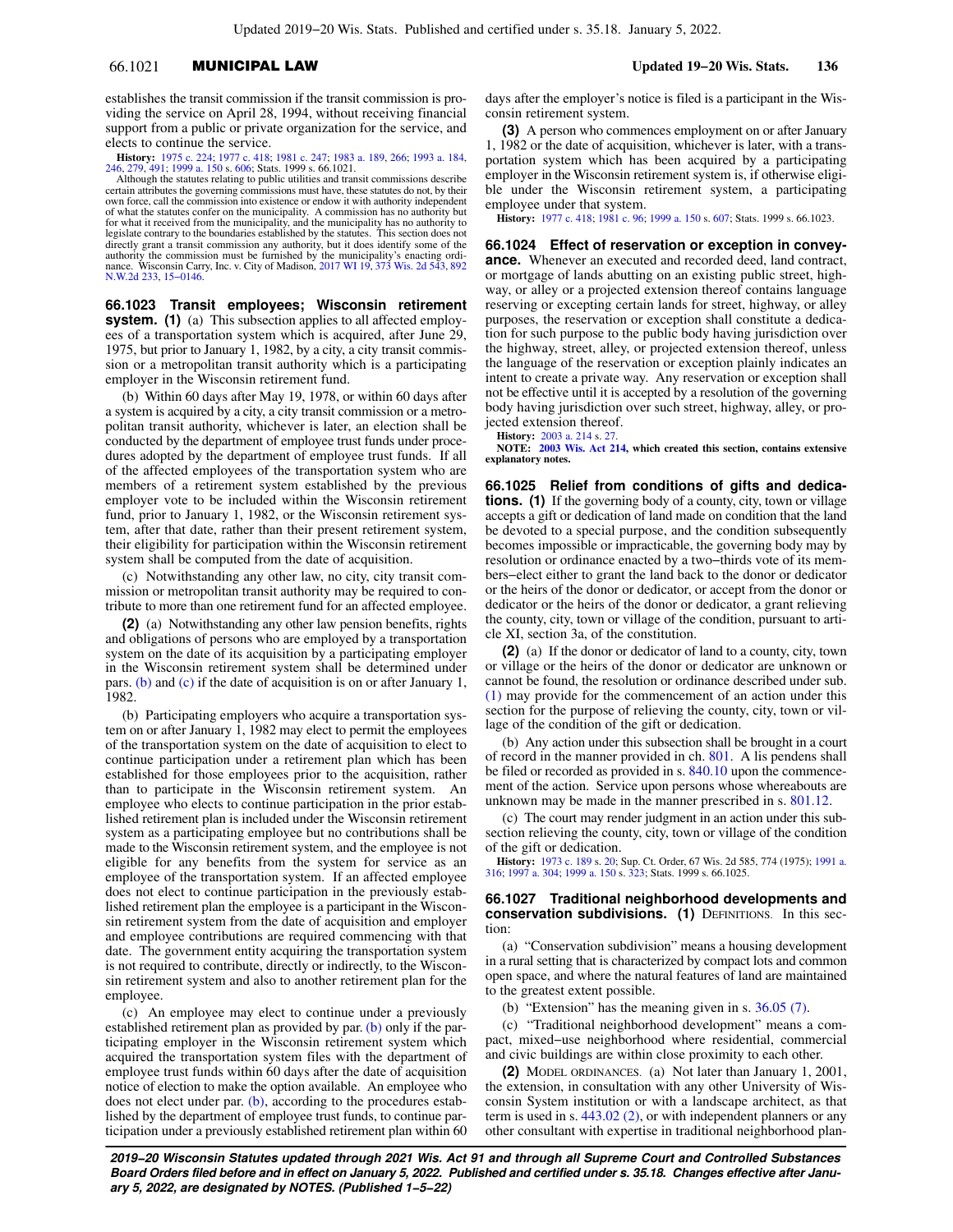ning and development, shall develop a model ordinance for a traditional neighborhood development and an ordinance for a conservation subdivision.

(b) The model ordinances developed under par. (a) shall be presented to the chief clerk of each house of the legislature, and shall be referred immediately by the speaker of the assembly and the presiding officer of the senate to the appropriate standing committee in each house. The model ordinances shall be considered to have been approved by a standing committee if within 14 working days of the referral, the committee does not schedule a meeting for the purpose of reviewing the model ordinance. If the committee schedules a meeting for the purpose of reviewing the model ordinance, the ordinance may not be considered to have been approved unless the committee approves the model ordinance.

**(3)** CITY AND VILLAGE REQUIREMENTS. (a) Not later than January 1, 2002, every city and village with a population of at least 12,500 shall, and every city and village with a population of less than 12,500 is encouraged to, enact an ordinance that is similar to the model traditional neighborhood development ordinance that is developed under sub.  $(2)$  (a) if the ordinance is approved under sub.  $(2)$  (b), although the ordinance is not required to be mapped.

(b) A city or village whose population reaches at least 12,500, after January 1, 2002, shall enact an ordinance that is similar to the model traditional neighborhood development ordinance that is developed under sub.  $(2)$  (a) if the ordinance is approved under sub.  $(2)$  (b) not later than the first day of the 12th month beginning after the city's or village's population reaches at least 12,500, although the ordinance is not required to be mapped.

(c) Not later than January 1, 2011, every city and village with a population of at least 12,500 shall report to the department of administration whether it has enacted an ordinance under par. (a). A city or village whose population reaches at least 12,500, after January 1, 2011, shall report to the department of administration whether it has enacted an ordinance under par. (b) not later than the first day of the 18th month beginning after the city's or village's population reaches at least 12,500.

**History:** 1999 a. 9, 148; 1999 a. 150 s. 85; Stats. 1999 s. 66.1027; 2009 a. 123, 351.

**66.1031 Widening of highways; establishment of excess widths.** (1) With the approval of the governing body of a city, village, or town in which a street or highway or part of a street or highway is located, the county board, to promote the general welfare, may establish street and highway widths in excess of the widths in use and adopt plans showing the location and width proposed for any future street or highway, which shall not be subject to s. 82.19 (2). Streets or highways or plans for streets or highways established or adopted under this section shall be shown on a map showing present and proposed street or highway lines and, except in counties having a population of 750,000 or more, property lines and owners. The map shall be recorded in the office of the register of deeds, subject to s. 59.43 (2m) and, if applicable, the requirements under s. 84.095. Notice of the recording shall be published as a class 1 notice, under ch. 985, in any city, village, or town in which the affected streets or highways are located. The notice shall briefly set forth the action of the county board.

**(2)** The excess width for streets or highways in use for the right−of−way required for those planned may be acquired at any time either in whole or in part by the state, county, city, village, or town in which located; but no part shall be acquired in less than the full extent, in width, of the excess width to be made up of land on the same side of the street or highway, nor for less than the full length of such excess width lying within contiguous land owned by the same owner. Any land so acquired, whether the excess width is acquired for the full length of the street or highway or not, shall at once become available for highway purposes. The power to acquire such right−of−way or additional width in portions as provided in this section may be exercised to acquire the land on advantageous terms.

**(3)** In counties containing a population of 750,000 or more if, subsequent to the establishment of widths on streets or highways under sub. (2), in conformity with this section or s. 59.69, any area embracing a street or highway upon which a width has been established under this section is annexed to a city or village or becomes a city or village by incorporation, the city or village shall adhere to the established width, and shall not, subsequent to any annexation or incorporation, except with the approval of the county board, do any of the following:

(a) Alter or void the established width.

(b) Permit or sanction any construction or development that will interfere with, prevent, or jeopardize the obtaining of the necessary right−of−way to such established width.

**History:** 1993 a. 301; 1995 a. 201, 225; 1997 a. 35; 2003 a. 214 s. 103; Stats. 2003 s. 66.1031; 2005 a. 253; 2017 a. 207 s. 5.

**NOTE: 2003 Wis. Act 214, which affected this section, contains extensive explanatory notes.**

### **66.1033 Curative provisions. (1)** In this section:

(a) "Political subdivision" means a city, village, town, or county.

(b) "Public way" means a highway, street, slip, pier, or alley.

**(2)** For proceedings taken, or for plats, deeds, orders, or resolutions executed before January 1, 2005, notwithstanding s. 840.11, no defect, omission or informality in the proceedings of, or execution of a plat, deed of dedication, order, or resolution by, a political subdivision shall affect or invalidate the proceedings, plat, deed, order, or resolution after 5 years from the date of the proceeding, plat, deed, order, or resolution. The public way dedicated, laid out, or altered by a defective or informal proceeding, plat, deed, order, or resolution shall be limited in length to the portion actually worked and used.

**(3)** For proceedings taken, or for plats, deeds, orders, or resolutions executed after January 1, 2005, except as provided in s. 840.11, no defect, omission, or informality in the proceedings of, or execution of a plat, deed of dedication, order, or resolution by, a political subdivision shall affect or invalidate the proceedings, plat, deed, order, or resolution after 5 years from the date of the proceedings, plat, deed, order, or resolution. The public way dedicated, laid out, or altered by a defective or informal proceeding, plat, deed, order, or resolution shall be limited in length to the portion actually worked and used.

**History:** 2003 a. 214 ss. 16, 25, 26.

**NOTE: 2003 Wis. Act 214, which affected this section, contains extensive explanatory notes.**

**66.1035 Rights of abutting owners.** The owners of land abutting on any highway, street, or alley shall have a common right in the free and unobstructed use of the full width of the highway, street, or alley. No town, village, city, county, company, or corporation shall close up, use, or obstruct any part of the highway, street, or alley so as to materially interfere with its usefulness as a highway or so as to damage abutting property, or permit the same to be done, without just compensation being made for any resulting damage. This section does not impose liability for damages arising from the use, maintenance, and operation of tracks or other public improvement legally laid down, built, or established in any street, highway, or alley prior to April 7, 1889. All rights in property that could entitle an owner to damages under this section may be condemned by any business entity that is listed in s. 32.02 in the same manner that other property may be condemned by the business entity.

**History:** 2003 a. 214 s. 101; Stats. 2003 s. 66.1035; 2015 a. 55.

**NOTE: 2003 Wis. Act 214, which affected this section, contains extensive explanatory notes.**

This section does not authorize the recovery of damages for a loss of business due to the temporary closing of a street for construction purposes. Weinandt v. Appleton, 58 Wis. 2d 734, 207 N.W.2d 673 (1973).

Landowners whose property abuts a public roadway, but who have no ownership interest in the land under the roadway, are abutting landowners for purposes of access rights. The right attributed to an abutting landowner is the right of reasonable access. Geyso v. Daly, 2005 WI App 18, 278 Wis. 2d 475, 691 N.W.2d 915, 04−0748